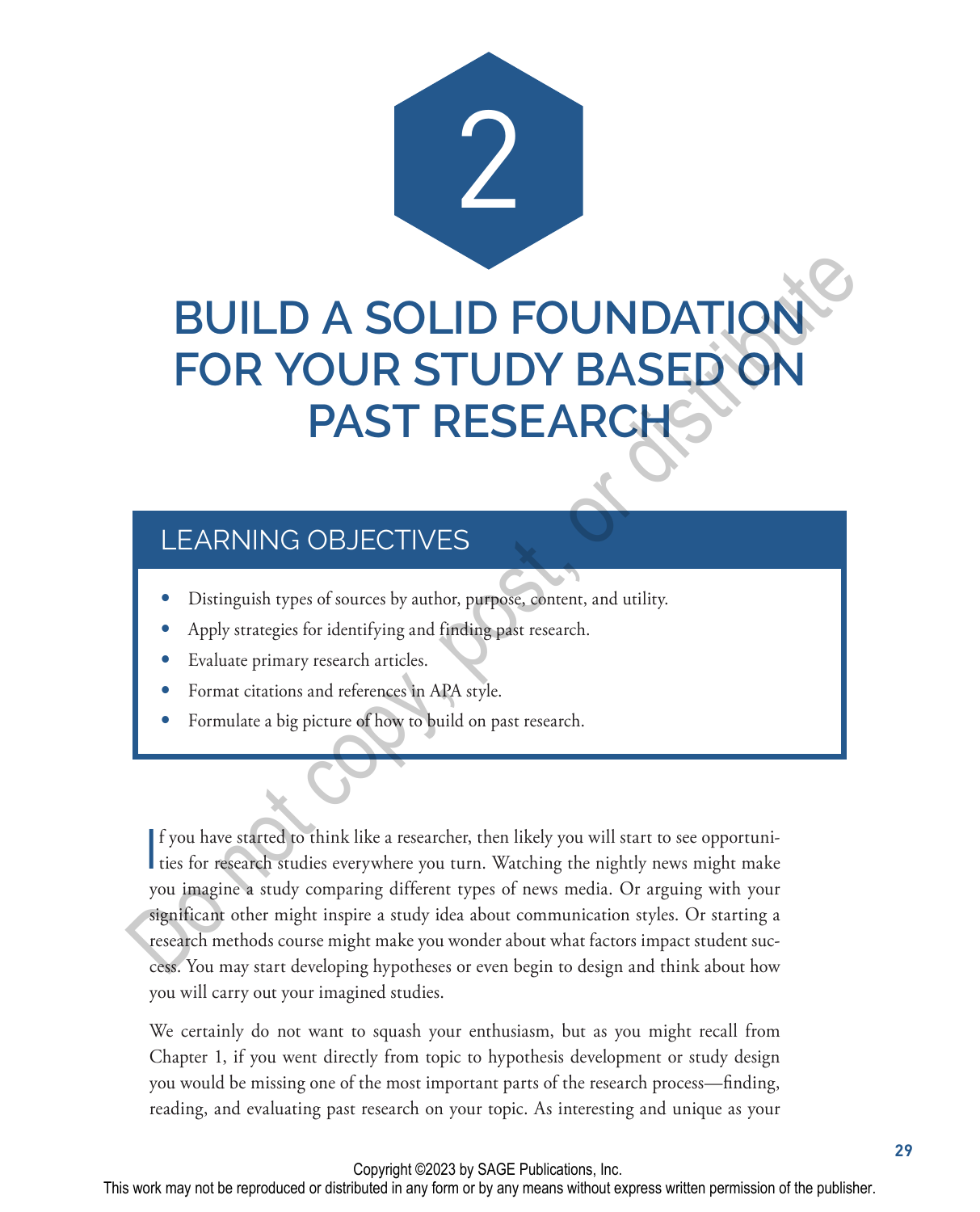ideas may be, it is almost impossible that someone else has not done research on them or a similar topic. Reading and evaluating past research will help you build a solid foundation for your study, and the study you end up designing after a thorough review of the research literature will be much stronger than one designed without this work.

# TYPES OF SOURCES

In this section, we will outline different types of sources based on author, purpose, and content. Understanding distinguishing features of sources will help you discern the quality and utility of different works. You will then have the opportunity to test your understanding by completing Practice 2.1 (see p. 36).

## **Primary Versus Secondary Sources**

Generally speaking, a primary source is the one closest to the original source of information, whereas a secondary source is at least one step removed from the original source of information. What constitutes the original source of information varies by discipline. In the humanities disciplines such as English and history, the information under study is a historical event or creative work. A primary source in these disciplines is a firsthand account of a historical event or an original creative manuscript.

On the other hand, the original source of information in the social and behavioral sciences is a research study. To a social or behavioral scientist, a **primary research source** is a report of an original research study. The word "original" can be a little misleading here. In an original research study the ideas, hypotheses, or method are not necessarily brand new. On the contrary, all of these should be firmly rooted in past research. In an original research study the data may not even be new. The authors may have either collected new, or **primary data,** for the study or used **secondary data** that others had collected for another purpose. The original components of a primary research study are the data analysis and interpretation. THE LOVE JOY CONCLED INTO THE CONTROL INTO THE TRIS CONTROL INTO THE CONTROL INTO THE CONTROL CONTROL CONTROL CONTROL CONTROL CONTROL CONTROL CONTROL CONTROL CONTROL CONTROL CONTROL CONTROL CONTROL CONTROL CONTROL CONTROL

A **secondary research source** is a review or discussion of previous research that does not include a report on an original research study. We will use these more specific social and behavioral scientist definitions of primary and secondary sources in this chapter.

**Primary research source:** The authors report the results of an original research study that they conducted. The data in the study may be primary or secondary, but the way the data are analyzed and interpreted is new.

**Primary data:** The authors collect new data for a study.

**Secondary data:** The authors analyze data that had been previously collected by others.

**Secondary research source:** The authors review research but do not report results of an original study.

#### Copyright ©2023 by SAGE Publications, Inc.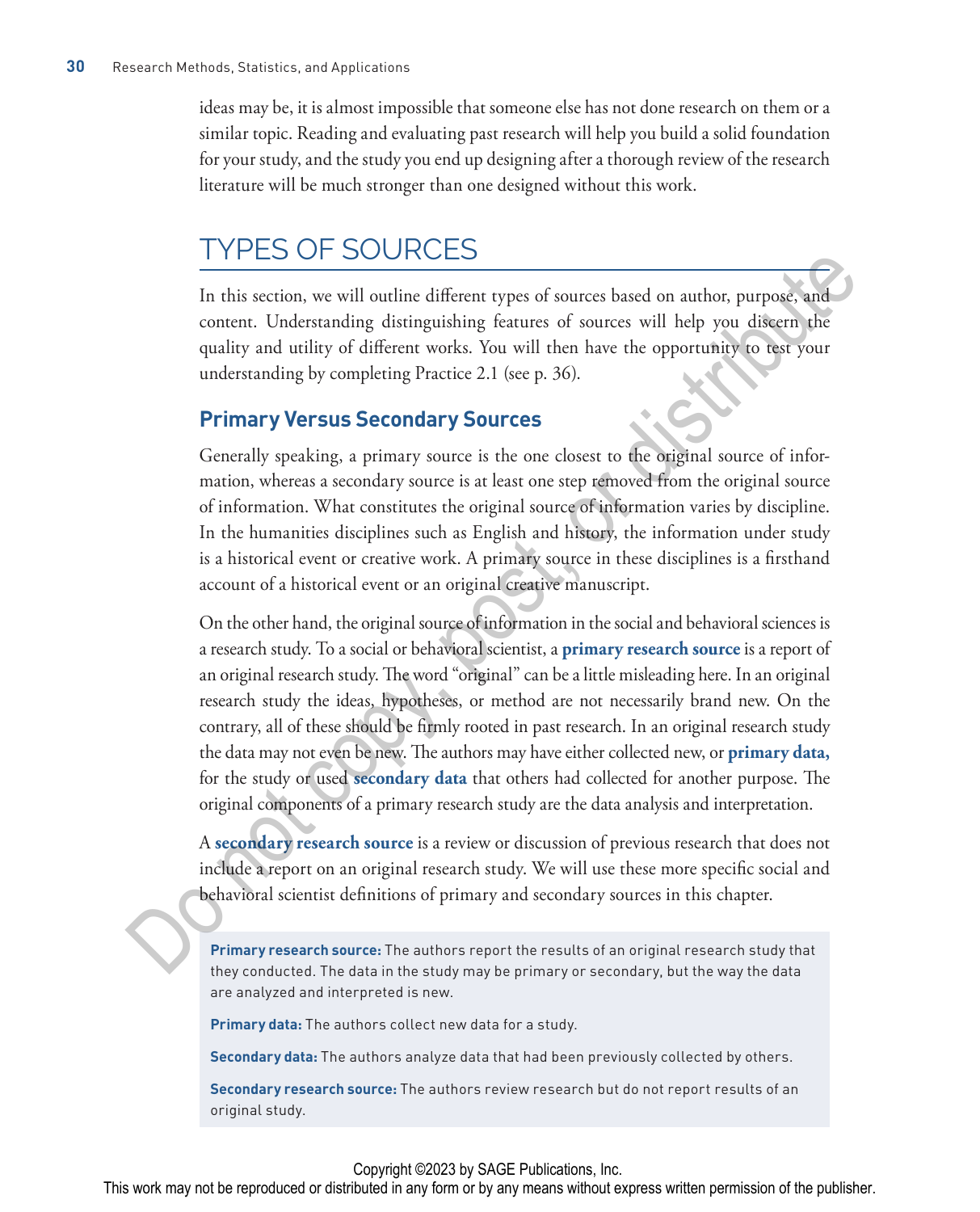## **Scholarly Versus Popular Sources**

A **scholarly work** can be a primary or secondary source and must meet all of the following criteria:

- The goal of the work is to advance knowledge and scientific study in the field.
- The author(s) have expertise in the field.
- The work is written for an audience with knowledge in the field, as opposed to the general public.
- The work builds on other sources that meet the above criteria for scholarly works, and these sources are clearly cited.

Scholarly works can also be understood in contrast to popular works. **Popular works**  are those that serve to educate or entertain a general audience that includes those without specialized training or expertise in the field. Examples of popular sources include *Wikipedia* and other websites, online blogs, educational pamphlets or fact sheets, some books including textbooks, and articles in newspapers or magazines—including *Psychology Today* and *Scientific American.* Popular works may be written by experts in the field or by journalists or others without specialized knowledge or training in an area. Popular works may refer to and cite scholarly sources, or the work might be the personal opinion of the author. Popular works may even be primary sources when the work includes results of surveys and opinion polls the authors analyzed, but the results may be questionable if the goal of the work is to entertain or to support the opinion of the author. The work is written for an audience with knowledge in the field, as opposed to<br>the general public.<br>The work builds on other sources that meet the above criteria for scholary<br>works, and these sources are clearly cited.<br>Scho

Popular sources can provide basic information on a topic, offer support that a topic is relevant and timely, and give you some ideas for research topics and questions. However, when developing a research study, you will want to build primarily upon scholarly sources.

**Scholarly works:** Works designed to advance knowledge in a field, written by someone with expertise in that field for others with knowledge of the field, that cite and build upon other scholarly sources.

**Popular works:** Works designed to entertain or educate and that were written for those who do not necessarily have any knowledge in the topic area.

## **Scholarly Sources: Articles in Academic Journals**

Academic journals publish only scholarly work, but you should not assume that an article in an academic journal is a primary source. On the contrary, journal articles can be either primary or secondary sources. In fact, several high-quality journals, such as *Psychological Bulletin,* only publish secondary research articles.

There are thousands of journals devoted to publishing scholarly work in the social and behavioral sciences. However, most articles that are submitted for publication in academic

Copyright ©2023 by SAGE Publications, Inc.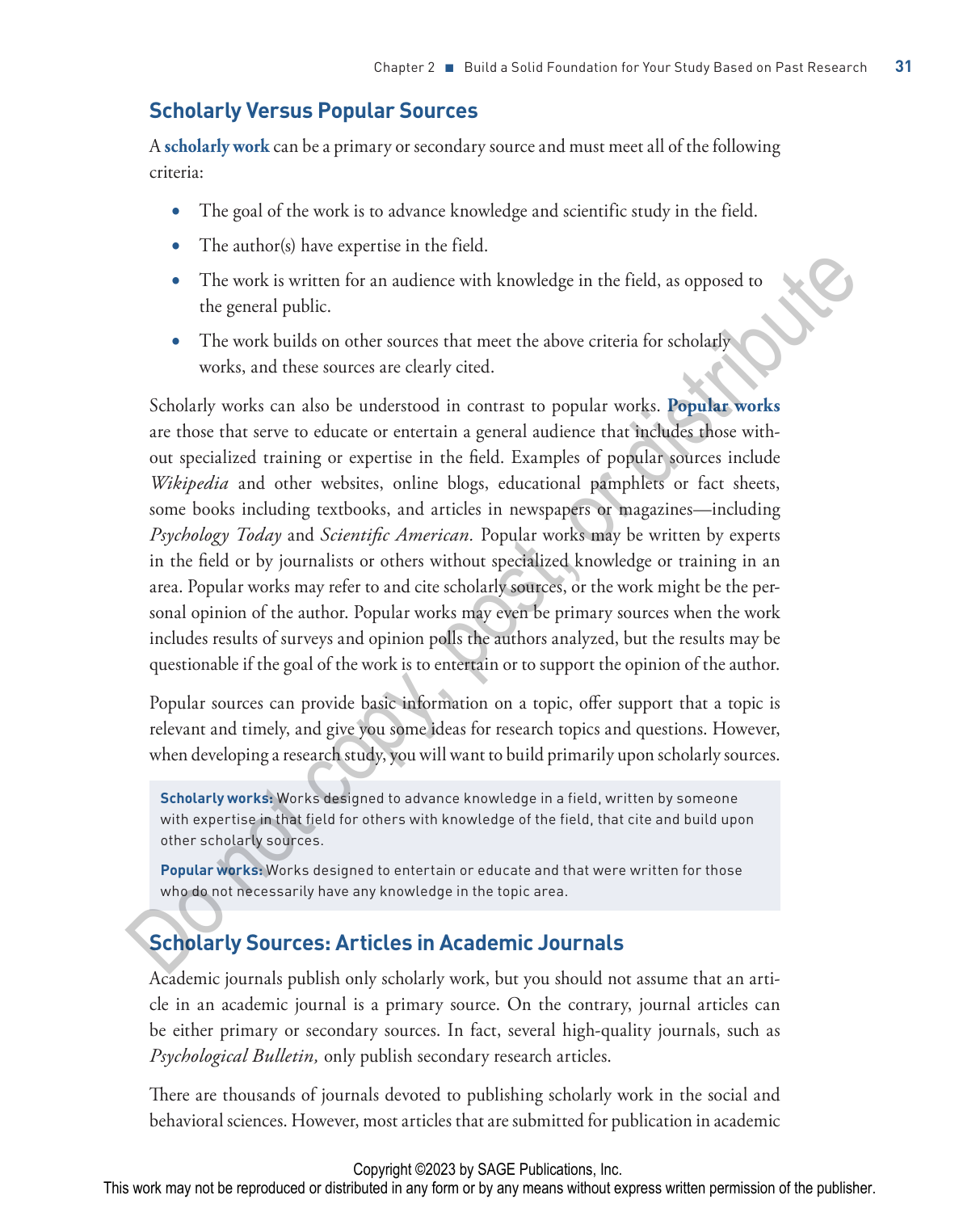journals are not published. There are several reasons for this. First, each academic journal has its own focus or specialty area (e.g., *Cognitive Psychology, American Journal of Sociology, Journal of Teacher Education, Child Development, Law and Human Behavior, Journal of Computer-Mediated Communication*) and editors publish only articles that align with their journal's content and scope. Second, although you might access most of your articles online, the majority of academic journals are also available as bound print media and therefore have limited space. Finally, most journals employ a **peer review** process in order to ensure that they publish only articles that are of high quality and help to advance scholarship in the field.

**Peer review:** Process in which scholarly works are evaluated by other experts in the field.

#### Peer Review Process

Remember that scholarly works are written by those who have expertise in the topic area. The peer review process, then, involves evaluation of the work by other experts in the field. The journal editor, who is a leading expert in the field, makes the initial decision on whether a submitted article is an appropriate fit for the journal and of high enough quality to warrant further examination. If so, the editor sends the article to at least two other experts to review. These reviewers make recommendations to the editor to accept or reject the article, or as is more likely the case, to withhold the final decision until after the author of the article has made some recommended revisions and resubmitted the article. Almost all the articles that are eventually published have gone through several revisions based on the critique and advice of experts in the field. bound print media and therefore have limited space. Finally, most journals employ a peer review process in order to consuct that they publish only articles that are of high quality<br>and help to advance scholarship in the fi

Why is any of this information relevant to you? One reason is it provides some insight into the process and progress of science that we discussed in Chapter 1. The importance of review and revision will also be relevant as you begin writing your own papers (and you might take some solace in the fact that it is not just students whose works are so vigorously critiqued). In more practical and immediate terms, understanding the journal review process can give you one way to evaluate the quality of an article. Generally speaking, articles published in academic journals represent the best work in the field. However, the presence and rigor of the peer review process varies depending on the journal.

As you become more familiar with the academic journals in your discipline, you will realize that some journals are more selective than others. Journals published by a discipline's professional organization tend to be the most rigorous. For example, in 2017, 70% of the manuscripts submitted for publication to a journal published by the American Psychological Association were rejected (APA, 2018). Information on the review process is provided on the journal's website, and you will likely be able to find the journal's rejection or acceptance rate online as well.

#### Copyright ©2023 by SAGE Publications, Inc.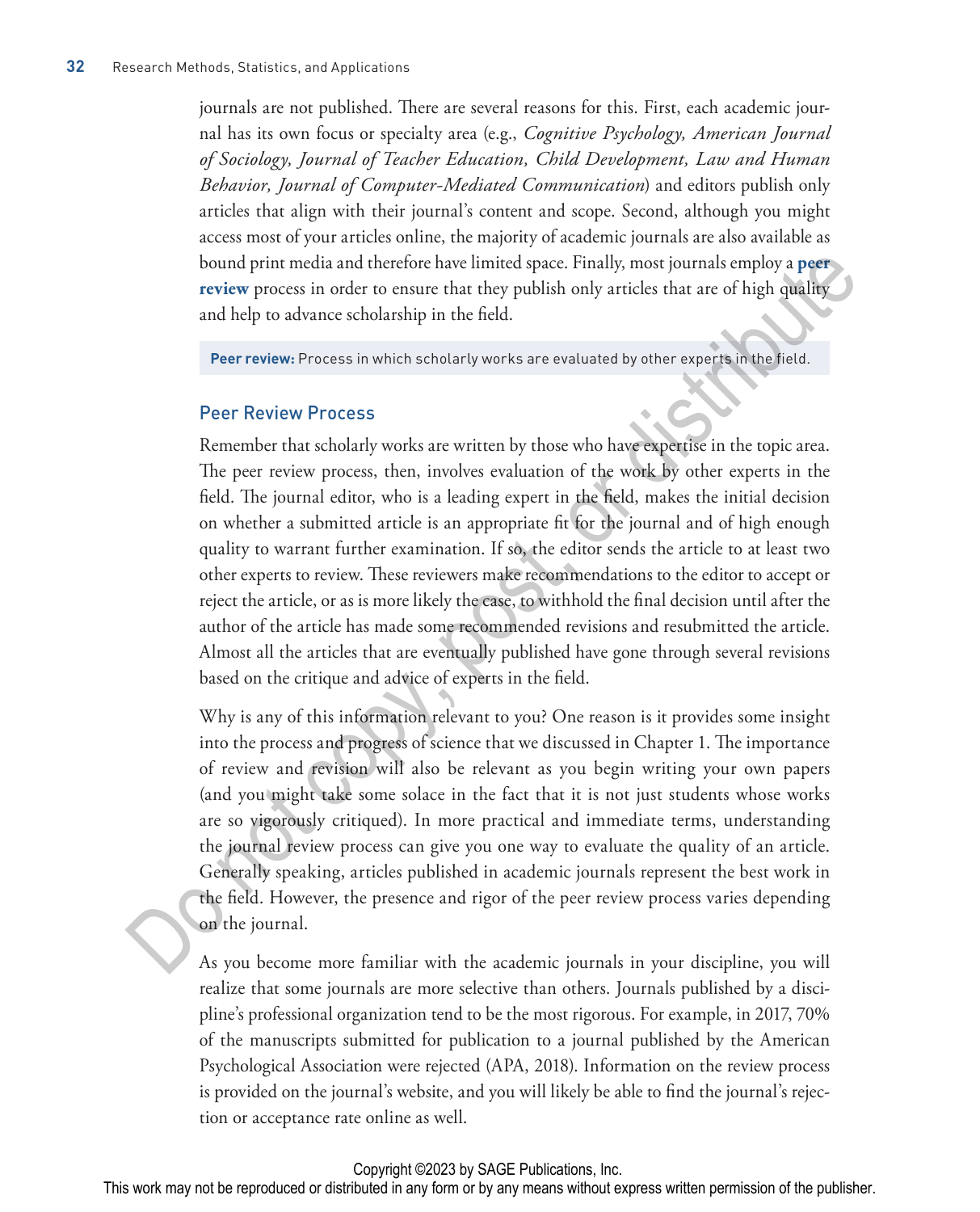### Primary Sources in Academic Journals

Recall that a primary source in the social sciences is a report of an original research study. When such a source is published in an academic journal, it is referred to as a **primary research article** (or empirical journal article). What is sometimes confusing to students is that a primary research article typically provides a summary of past research, just as secondary sources do. The difference is that a primary research article will also include details about the method and results of at least one study that the article author(s) conducted. Some primary research articles report the method and results of multiple related studies.

Because primary research articles are firsthand accounts of a study that have been reviewed and accepted by experts in the field, they are considered the best sources of information on a topic. Still, remember that the quality of the peer review process may vary. Additionally, there is a possibility of **publication bias**, which occurs when an article is evaluated based on how interesting the results are rather than the study's rationale and design. **Preregistration**  is a process to avoid this bias in which authors submit their hypotheses and plan before data collection or analysis. The peer review then prioritizes the merits of the study rather than the outcome. It is a relatively new and uncommon process in the social sciences, but the number of journals employing this process is growing (Chambers, 2019). about the method and results of at least one study that the article author(s) conducted.<br>
Some primary research articles report the method and results of multiple related studies.<br>
Because primary research articles are fi

**Primary research article (or empirical journal article):** Report of the method and results of an original research study that is published in an academic journal.

**Publication bias:** The results of a study impact whether an article is accepted or rejected for publication.

**Preregistration:** A process to avoid publication bias in which authors submit hypotheses and plans prior to conducting a study.

### Secondary Sources in Academic Journals

Recall that a secondary source in the social sciences is a review or discussion of previous research that does not include information about a new and original research study. The most common types of secondary sources found in academic journals are literature reviews and meta-analyses.

A **literature review** summarizes the findings of many primary research articles but does not report the method or results of an original study. A **meta-analysis** is a more statistically sophisticated version of a literature review in that a meta-analysis uses the statistical results and sample sizes of past studies to synthesize results. Like a literature review, it does not report the method or results of a new study and is therefore considered a

**Literature review:** Review of past research without a report of original research.

**Meta-analysis:** A type of review in which the statistical results of past research are synthesized but no original data were collected or analyzed.

#### Copyright ©2023 by SAGE Publications, Inc.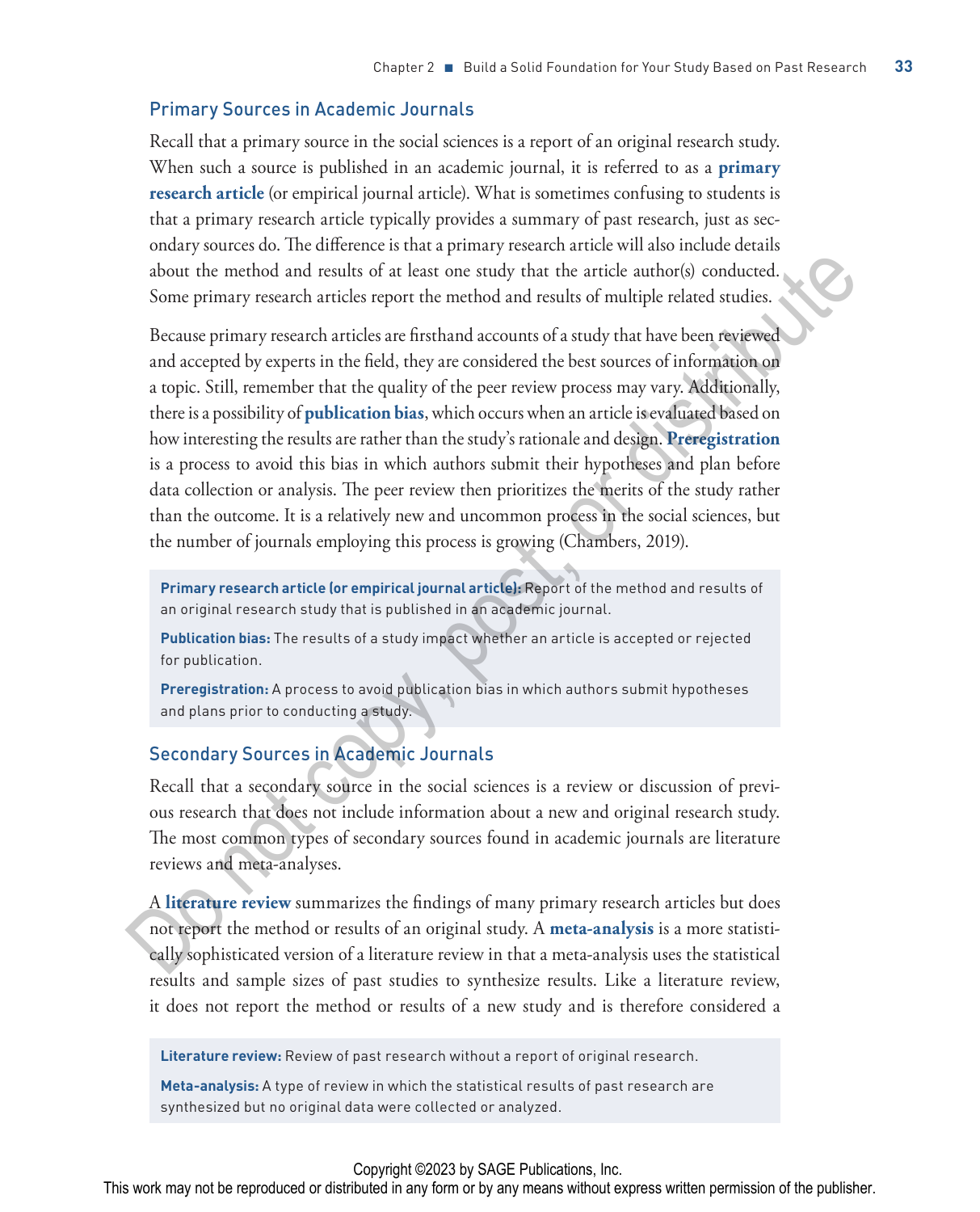secondary source. Both literature reviews and meta-analyses identify common findings in past research as well as inconsistencies or gaps. As such, reading a recently published literature review or meta-analysis is very useful in helping you understand what research has already been conducted and what research should be conducted in the future. Moreover, they provide an excellent resource to help you identify past research in a topic area.

Although useful, the information provided in a review of past research should not be used in lieu of reading the original sources. Whereas a primary research article describes the method and results of a study in anywhere from one page to upwards of 20 pages, a review or meta-analysis may summarize the study in as little as one sentence. The authors of reviews and meta-analyses select only the information that is most relevant to their own article. Consequently, the summary will provide an incomplete, and in rare cases even incorrect, picture of the actual study.

Once in a while you will run across a commentary in an academic journal. **Commentaries**  are brief responses about a published article that usually involve a critique of a study or review. They can be very interesting to read if you have read the research article that is the topic of commentary. In this case, you might use the commentary as a source for your study or to generate research questions.

**Commentaries:** Critique or comments about a published research article.

# **Other Scholarly Sources**

## Conference Papers or Posters

Professional conferences provide a forum for researchers to present their scholarly work (both primary and secondary) in the form of a paper or poster presentation. It can take a year or more for a research article to be published in an academic journal, whereas the works presented at conferences are recent or even in progress. Therefore, these types of scholarly work often represent cutting-edge research. Some professional organizations post the full papers and posters from their conferences online, and some researchers provide the work to conference attendees. More typically, only the titles and summaries are available and you would need to contact the authors directly to obtain the full work. Aside from being relatively hard to come by, the conference review process is not as rigorous as the review process for an academic journal. Consequently, these works should not be the main sources for your study. Altionary and secondary on the form of research solutions of the melhanon and the melhanon of the melhanon and the melhanon of the melhanon and the melhanon of the melhanon and the melhanon of the melhanon of the melhanon

### Unpublished Manuscripts

Unpublished manuscripts include articles that have been accepted for publication in an academic journal but are not yet published (in press), are currently under review for publication, have not been submitted for publication, or were rejected from an academic journal. It used to be very difficult even to know that such articles existed, but nowadays such manuscripts are often available online. An article that is in press has gone through

Copyright ©2023 by SAGE Publications, Inc.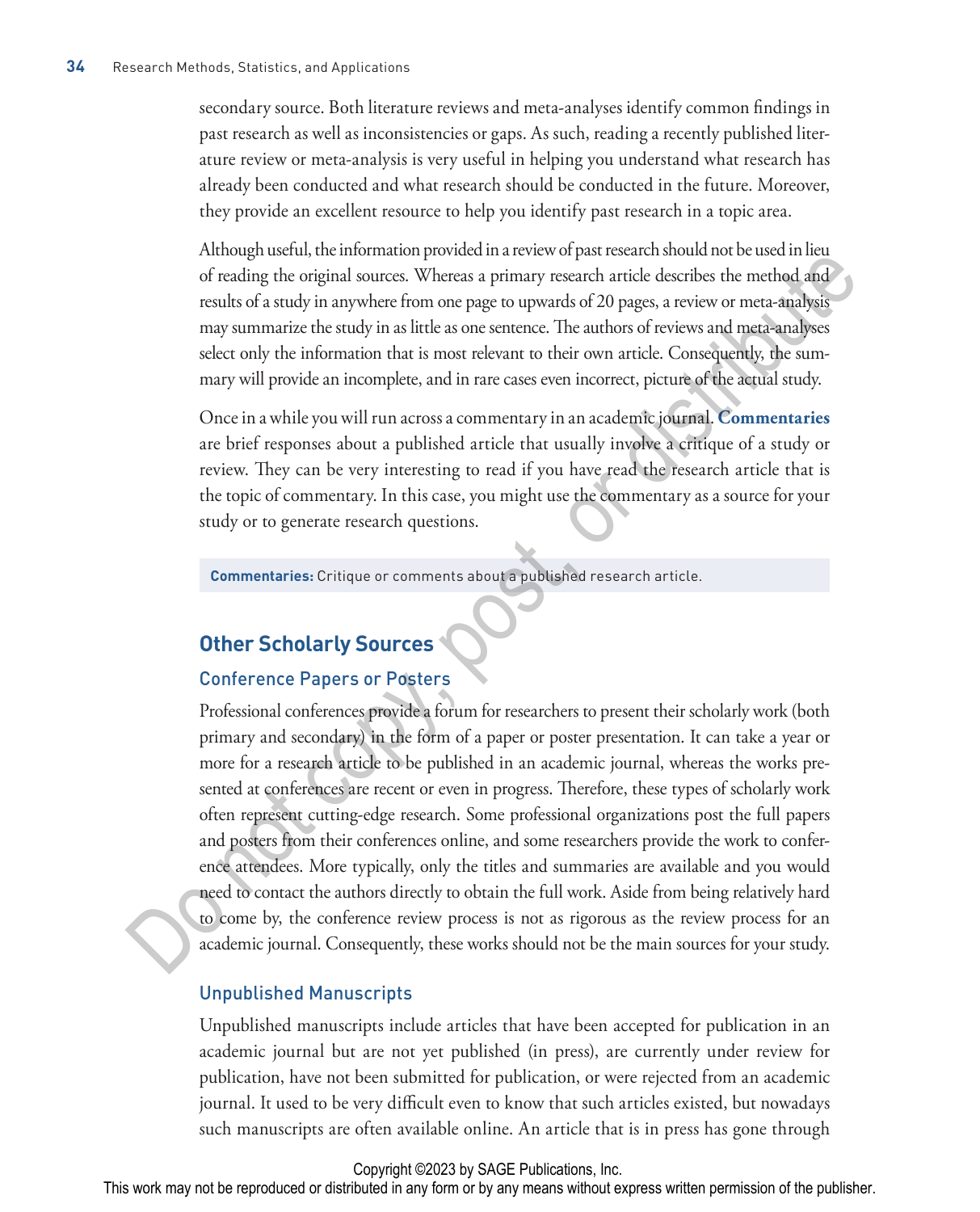the review process and can be used and evaluated just as published articles. However, you should be cautious of using other unpublished manuscripts that you find online, paying special attention to the quality of the work.

### Scholarly Books

Scholarly books are written by experts in the field and are typically published by professional organizations or universities. One important indicator of a scholarly book is that the content is based on past research that is clearly cited. You should also check to make sure the authors do not make sweeping generalizations based on research evidence and do not seem to use research only when it supports their personal opinion. A book can be a primary source if it also describes a new original research study or program of studies. The time lag from implementation to publication of studies within scholarly books is often lengthy, and you should be aware that more recent work on a topic can probably be found in journal articles.

### Theses and Dissertations

Theses and dissertations are part of the graduate school requirements for a master's degree and doctorate, respectively. Most often they are original research studies and thus primary sources, but some are reviews or meta-analyses. The full manuscripts are book length, and they are typically available only via interlibrary loan from the library of the university where the work was completed. Consequently, they require time to obtain and read. Although the review process for a thesis or dissertation is usually quite involved (as any graduate student will tell you), in general it is not as rigorous as the journal review process.

## **Undergraduate Research**

There are forums available for undergraduate students to share their original research, including research conferences (e.g., National Conferences of Undergraduate Research [NCUR], Undergraduate Research Conference [URC]) and undergraduate research journals (e.g., *Journal of Undergraduate Research and Scholarly Excellence, URC Undergraduate Research Journal, The Undergraduate Research Journal of Psychology*). The review process for undergraduate research is much less rigorous than for other research, as it should be. Reading these works can give you some great ideas and inspiration, but be judicious in using them as sources for a research study. organizations or universities. One imporant indicator of a scholarly book is that the content<br>is based on part research that is deathy circle. You should also check to makes unce a means<br>do not make sweeping generalizatio

## **Abstracts**

Abstracts are one-paragraph summaries of scholarly works. They are not complete works, but rather part of a conference presentation or research article. We mention them here because abstracts are very easy to find online and are very brief. Consequently, students are often tempted to use them as sources. Beware that reading the abstract of a work is not sufficient! Rather, if you find an abstract that interests you, you will need to find and read the full text of the work in order to understand the research the abstract summarizes. Never cite a work when you have read only the abstract.

#### Copyright ©2023 by SAGE Publications, Inc.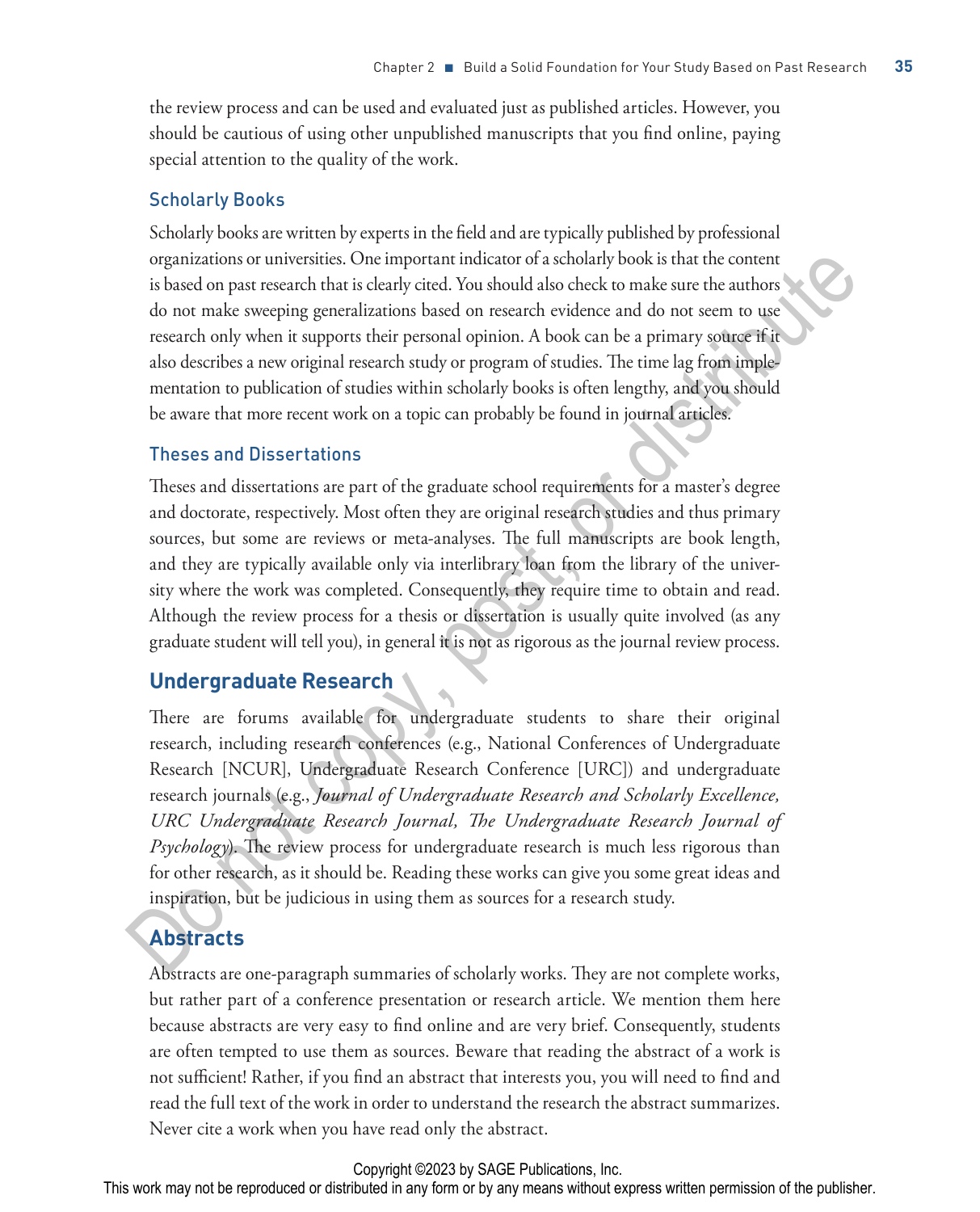

# **PRACTICE 2.1**

#### Article Comparison

All these articles focus on factors impacting academic success. Answer the following for each article:

- 1. Is the article a primary or secondary research source?
- 2. Is the article a scholarly or popular source?
- 3. How might the article be useful in taking a scientific approach to the topic?

#### **Article 1**

Harackiewicz, J. M., & Priniski, S. J. (2018). Improving student outcomes in higher education: The science of targeted interventions. *Annual Review of Psychology, 69*(1), 409–435. https://doi.org/10.1146/annurev-psych-122216-011725

Copyright ©2023 by SAGE Publications, Inc.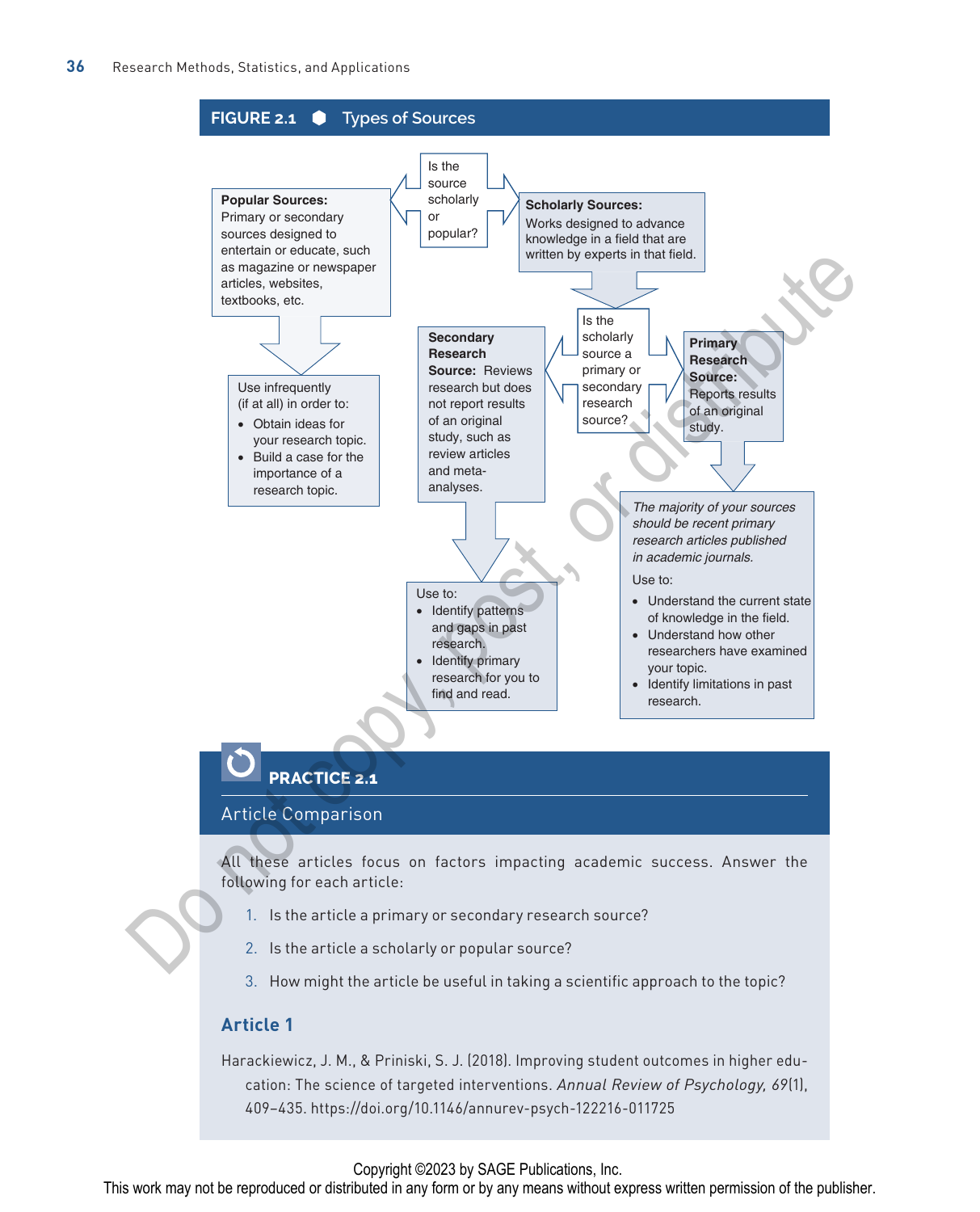Excerpt: "…we evaluate the current state of the literature on targeted interventions in higher education with an eye to emerging theoretical and conceptual questions about intervention science. We review three types of interventions, which focus on the value students perceive in academic tasks, their framing of academic challenges, and their personal values" (p. 409).

#### **Article 2**

Travis, J., Kaszycki, A., Geden, M., & Bunde, J. (2020). Some stress is good stress: The challenge-hindrance framework, academic self-efficacy, and academic outcomes. *Journal of Educational Psychology, 112*(8), 1632–1643. https://doi-org/10.1037/edu0000478

Excerpt: "…stressors perceived as goal-relevant and manageable (i.e., challenging) are thought to increase motivation, performance, and well being, while stressors viewed as goal-relevant but unmanageable (i.e., hindering) are believed to hamper performance and occasion maladaptive behaviors….The current study used a longitudinal design and multiple academic outcomes to explore the challengehindrance distinction in a large, diverse student sample" (p. 1632). Article 3<br>
Travis, J., Kaszycki, A., Geden, M., & Bunde, J. (2020). Some stress is good<br>
sitess. The challenge-hindrance framework, academic sell-efficery, and<br>
academic outcomes. Journal of Educational Psychology, 172(8),

#### **Article 3**

Moody, J. (2019, August 7). *How to get good grades in college.* U.S. News & World Report. https://www.usnews.com/education/best-colleges/articles/2019-08-07/howto-get-good-grades-in-college

Excerpt: "Students who get good grades do all the basics: Go to class, do the homework and ask for help…. Good grades can open many doors in college: scholarships, acceptance into certain majors and better chances of getting into graduate school" (para. 1).

*See Appendix A to check your answers.*

# STRATEGIES TO IDENTIFY AND FIND PAST RESEARCH

## **Searching Library Databases by Topic**

Searching online databases through your college or university library system is the most efficient and effective way to identify past research on a topic. These databases are catalogs of articles published in academic journals, chapters in scholarly books, dissertations, and other scholarly sources. Some databases also catalog some popular sources, such as newspaper articles, so be careful not to assume that all the work you identify through a database is scholarly.

A search of one of the library databases will yield a list of the titles of sources that meet the search criteria and other basic information such as the author(s), source (e.g., name

Copyright ©2023 by SAGE Publications, Inc.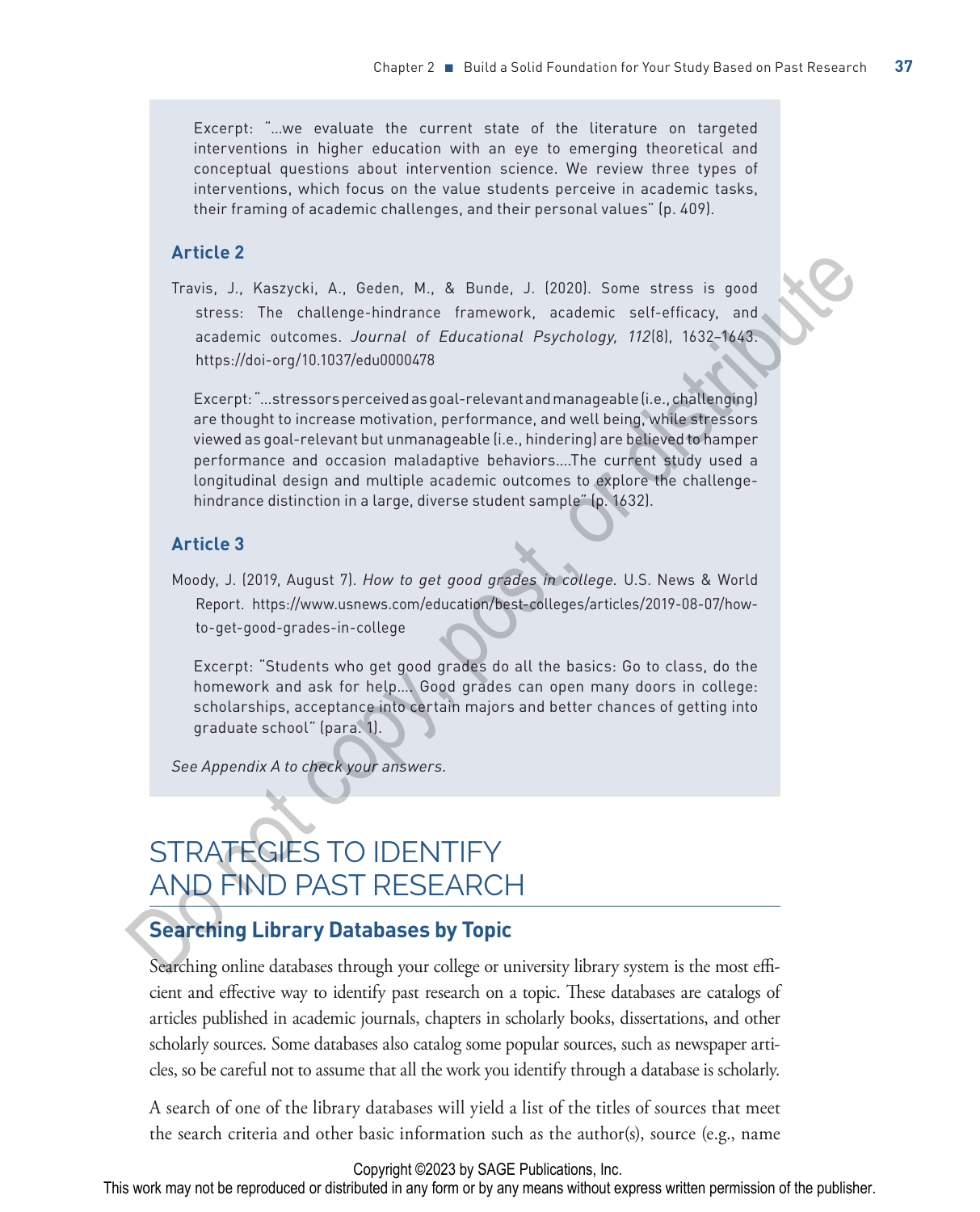of journal), and year published. By clicking on any of the titles in the list, you can view a more detailed record including a brief summary (the abstract) and a list of keywords associated with the source. Most databases also provide a link to the full text for at least some of the sources listed.

## **Identify the Appropriate Databases to Search**

Choose one or more databases to search based on your discipline, your topic, and whether or not the database is available via your college or university library website. Table 2.1 lists databases commonly used in the social and behavioral science fields. In psychology, for example, PsycINFO is the most comprehensive database and will help you identify research articles relevant to your topic. It covers psychology as well as related disciplines such as anthropology, education, and sociology. PsycARTICLES is a psychology-specific database that provides the full text of journals published by the American Psychological Association. PsycARTICLES can be useful when you need to narrow your search to only high-quality psychology articles that are available at a click of a button. However, PsycINFO is the preferred database because it covers those articles available in PsycARTICLES as well as many others. Choose one or more databases to search based on your discipline, your topic, and whether<br>or not the database is available via your college or university library website. Table 2.1<br>its databases commonly used in the social

Even if you are studying a particular discipline, you may find the databases for other areas quite useful. For example, a psychology student may end up doing a study related to sports, and therefore might want to use both PsycINFO and SPORTDiscus. Likewise, a student in sociology focusing on health issues might find using both SocINDEX and MEDLINE to be a good way to identify relevant research articles. There are also databases that span a wide range of disciplines, as shown in Table 2.1.

## Conducting the Database Search

*Keyword Searches.* Identifying the appropriate keywords for your database search is a critical step. We recommend that you take some time to brainstorm some words and phrases associated with your topic, try them out, and then make adjustments as necessary to obtain lists of sources relevant to your topic.

Sometimes you will hit on some good keywords right away, other times you will get too few or too many results. Too few hits are obviously a problem, but you do not want too many hits either because it will be too tedious to look through them all in order to identify those that are relevant to your topic. Finding the right keywords is like finding the key that unlocks past research, and sometimes it simply takes trial and error (along with time and patience) to hit on the right words.

Following are some strategies to identify appropriate keywords and phrases:

1. It may sound obvious, but if a keyword yields zero results, check first to be sure you spelled the word correctly. Unlike Google or other online searches,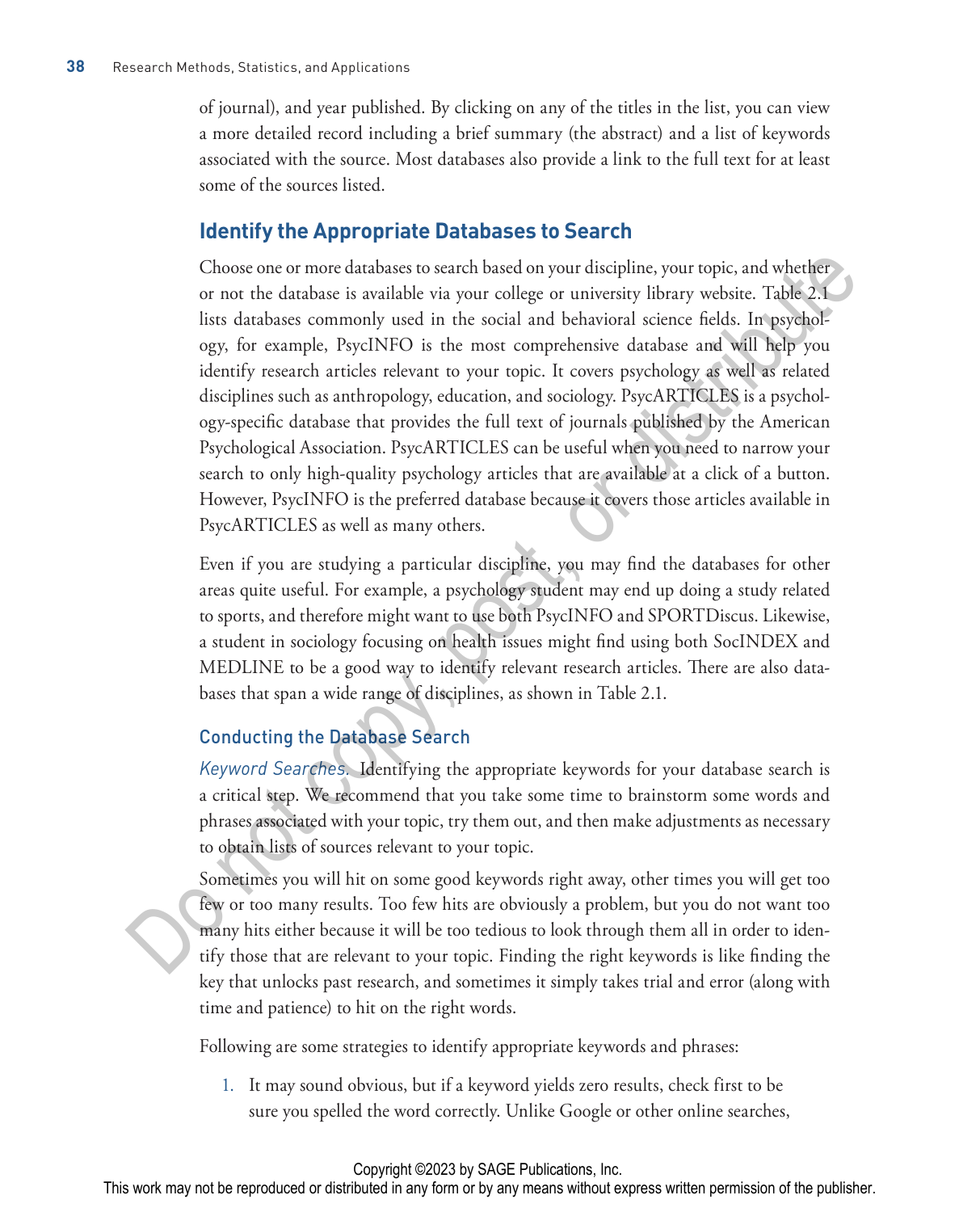the library database will not ask you if you meant to type something else nor will it automatically complete words or correct errors.

- 2. If available in the search engine, try the thesaurus function to get keyword ideas. You might also use a print or online thesaurus.
- 3. If your topic is discussed in one of your textbooks, see what terms they use and try them.
- 4. If you are able to identify a few relevant sources, check what keywords are listed for them.
- 5. Try broadening your terms if you are getting too few results. For example, instead of searching for the keywords "social science students' academic success," try just "academic success."
- 6. Try narrowing your terms if you are getting too many results that are not related to your topic. For example, instead of searching for the keyword "academic success," try "college academic success," "academic motivation," and "academic determination."

| try them.                                                                                                                                                                                                                                                                  |                               |                                                                              |  |  |  |
|----------------------------------------------------------------------------------------------------------------------------------------------------------------------------------------------------------------------------------------------------------------------------|-------------------------------|------------------------------------------------------------------------------|--|--|--|
| 4. If you are able to identify a few relevant sources, check what keywords are listed<br>for them.                                                                                                                                                                         |                               |                                                                              |  |  |  |
| 5. Try broadening your terms if you are getting too few results. For example,<br>instead of searching for the keywords "social science students' academic success,"<br>try just "academic success."                                                                        |                               |                                                                              |  |  |  |
| Try narrowing your terms if you are getting too many results that are not related<br>6.<br>to your topic. For example, instead of searching for the keyword "academic<br>success," try "college academic success," "academic motivation," and "academic<br>determination." |                               |                                                                              |  |  |  |
| Databases Used in the Social and Behavioral Sciences<br><b>TABLE 2.1</b><br>$\bullet$                                                                                                                                                                                      |                               |                                                                              |  |  |  |
| <b>Database</b>                                                                                                                                                                                                                                                            | Field(s)                      | Is the Full Text Available for the<br><b>Sources Listed in the Database?</b> |  |  |  |
| Academic Search Premier                                                                                                                                                                                                                                                    | Multidiscipline               | Some                                                                         |  |  |  |
| AnthroSource                                                                                                                                                                                                                                                               | Anthropology                  | Some                                                                         |  |  |  |
| Communication and Mass Media Complete                                                                                                                                                                                                                                      | Communications                | Some                                                                         |  |  |  |
| Criminal Justice Periodical Index                                                                                                                                                                                                                                          | Criminal Justice              | Some                                                                         |  |  |  |
| EconLit                                                                                                                                                                                                                                                                    | Economics                     | Some                                                                         |  |  |  |
| ERIC                                                                                                                                                                                                                                                                       | <b>Education Studies</b>      | Some                                                                         |  |  |  |
| <b>JSTOR</b>                                                                                                                                                                                                                                                               | Multidiscipline               | Some                                                                         |  |  |  |
| MasterFILE Premier                                                                                                                                                                                                                                                         | Multidiscipline               | Some                                                                         |  |  |  |
| <b>MEDLINE</b>                                                                                                                                                                                                                                                             | <b>Health and Medicine</b>    | Some                                                                         |  |  |  |
| Project MUSE                                                                                                                                                                                                                                                               | Multidiscipline               | All                                                                          |  |  |  |
| PsycARTICLES                                                                                                                                                                                                                                                               | Psychology                    | All                                                                          |  |  |  |
| <b>PsycINFO</b>                                                                                                                                                                                                                                                            | Psychology and related fields | Some                                                                         |  |  |  |
| Social Sciences Citation Index                                                                                                                                                                                                                                             | <b>Social Sciences</b>        | None                                                                         |  |  |  |
| Social Sciences Full Text                                                                                                                                                                                                                                                  | <b>Social Sciences</b>        | All                                                                          |  |  |  |
| SocINDEX                                                                                                                                                                                                                                                                   | Sociology                     | Some                                                                         |  |  |  |
| <b>SPORTDiscus</b>                                                                                                                                                                                                                                                         | <b>Sports Studies</b>         | Some                                                                         |  |  |  |

#### **TABLE 2.1 Databases Used in the Social and Behavioral Sciences**

#### Copyright ©2023 by SAGE Publications, Inc.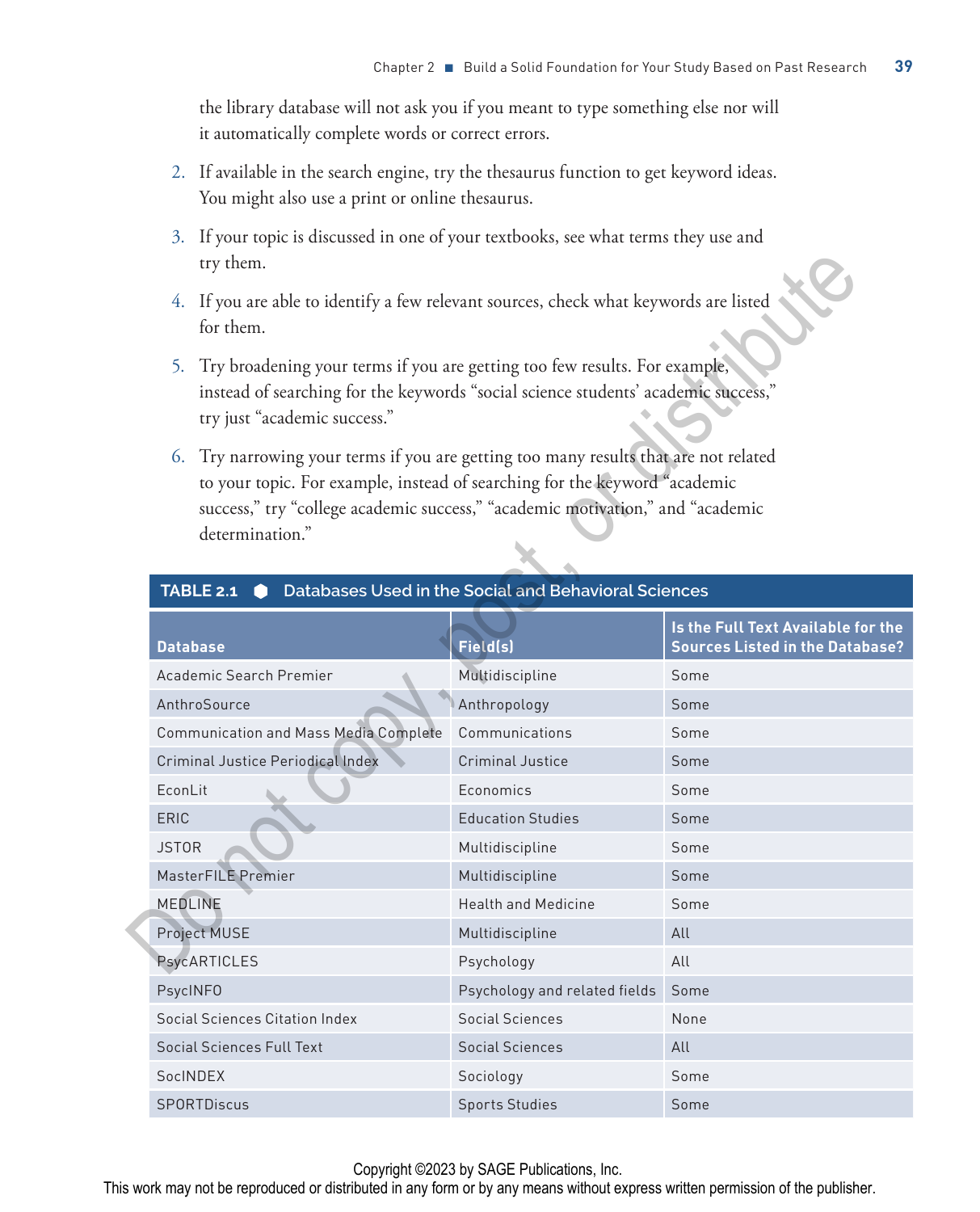*Start Broad.* When you are just beginning to search for articles on your topic, you will want to keep your search broad. Use keywords associated with your topic, but also search for research on related topics. For example, if you are interested in factors related to academic success for college students who major in the social sciences, do not start with such a specific search. Instead, you might find it helpful to identify research about factors related to academic success for younger students as well as those in other academic disciplines.

There are several reasons why you will want to keep your initial searches broad:

- 1. To identify the keywords that lead to the results that are most relevant and interesting to you. Once you identify these keywords you can use them as you narrow your search.
- 2. To give you a sense of the research done in your topic. You will not read all of the research you find during these initial, broad searches, but reading the titles and some of the abstracts will give you an idea of what types of studies are out there. You may also want to file away some studies that are not directly related to your topic but might help you build a broader context for your study.
- 3. To help you fine-tune your topic. Skimming over the titles and abstracts, you may find that there are other important variables related to your topic that you had not considered before. Or, you might find an interesting article that entices you to veer off in a direction different than you had initially planned. Or, you might realize that there are many studies similar to the way you initially conceptualized your study, and therefore you need to delve a bit deeper in order to create a unique study.

*Narrowing Your Search.* Next you will want to narrow your search to identify those articles that are most directly related to your revised topic that you will find and read now. For example, you could limit your search to articles that are English only (unless you are bilingual) and published in a peer-reviewed journal. You might also limit your search to only those articles published recently (e.g., within the past 10 years). This does not mean that you can use only new studies to create your study and write your paper. However, the foundation for your study should be recent research, with older studies providing a broader context for your study such as a historical or a theoretical perspective. You certainly do not want to base your study only on old articles. There are several reasons why you will want to keep your initial searches broad:<br>
1. To identify the keywords that lead to the results that are most relevant and<br>
interesting to you. Once you identify these keywords you ca

Other ways to narrow your search are to combine or add keywords. You might use "and" to combine the keywords that led to the most relevant results. You might also try finding a recent review or meta-analysis to provide you with an overview of your topic by using "review" or "meta-analysis" as keywords (e.g., "academic success and review" or "… and meta-analysis"). You might combine your topic keywords with other behaviors and traits associated with your topic (e.g., "academic success and motivation") or with keywords

This work may not be reproduced or distributed in any form or by any means without express written permission of the publisher.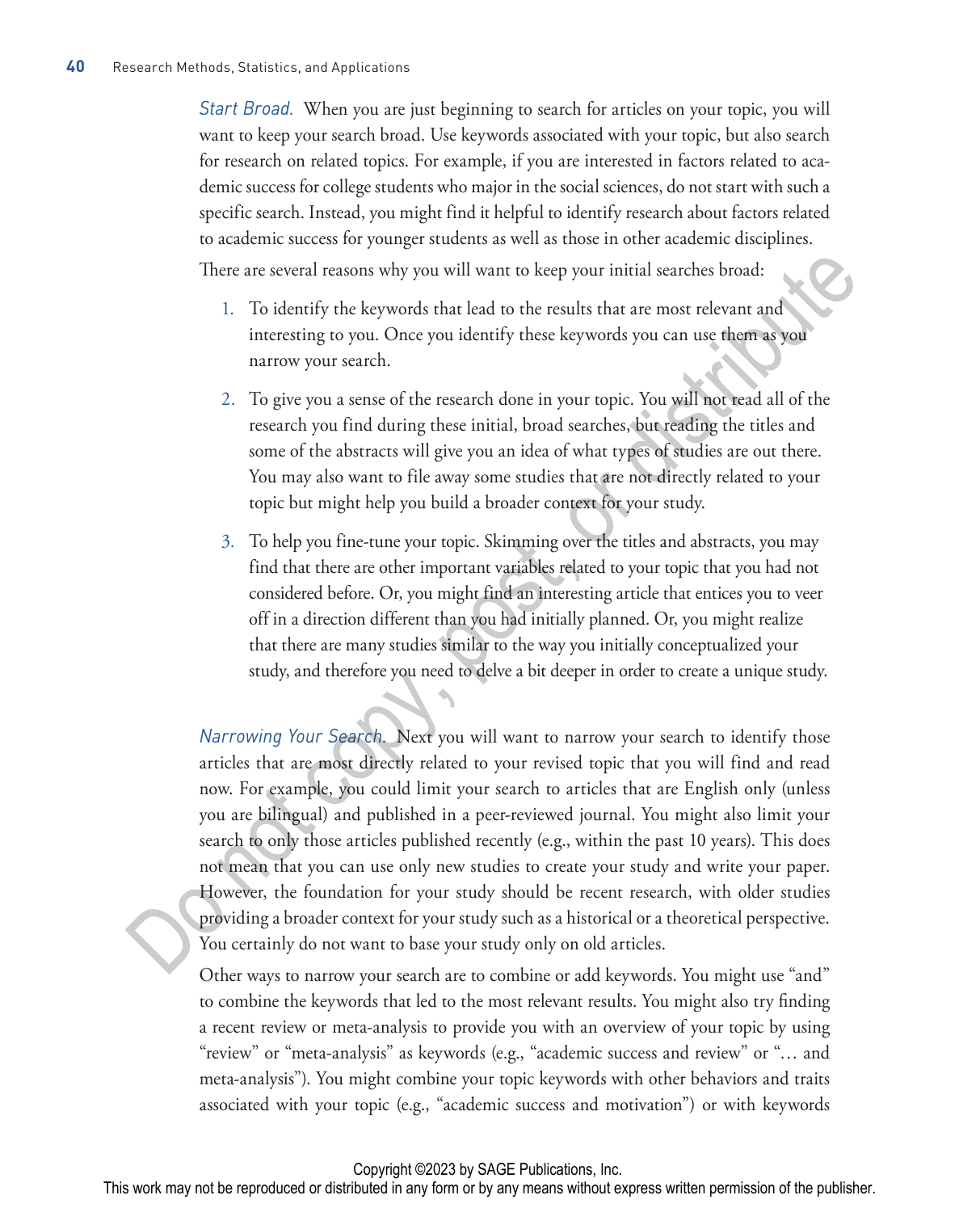relating to the population you are most interested in examining (e.g., "academic success and social science majors"). If you know you will have to do an experiment on a topic, it is a good idea to read at least one article that describes an experiment, thus you can try using "experiment" as another keyword (e.g., "academic success and experiment"). Keep in mind that this does not mean that all the studies you use must be with the same type of sample or the same type of study design, but it will be good to find at least a few examples to build on. In Application 2.1, we provide an example of a search on the topic of academic success.

## **More Search Strategies**

## Use One Source to Find Others

If you have at least one research article related to your topic, you can use the reference section of the article to find additional sources. Many of the library databases will allow you to click on a link that will give you a list of the references. If that is not an option, obtain the full text of the article and manually browse the paper and reference section to identify sources relevant to your topic.

With just one research article, you can also find more recent articles that cited it. This is an especially good strategy because it will show you how others have used the article to build a case for their research. Some databases have a "times cited in this database" link that will take you to a list of all the articles within your chosen database that referenced the article. If that is not an option, you can go to the Social Sciences Citation Index to find articles that cite the work. on. In Application 2.1, we provide an example of a search on the topic of academic success.<br>
More Search Strategies<br>
Use One Source to Find Others<br>
If you have at lesst one research article related to your topic, you can u

# **APPLICATION 2.1**

Database Search for Factors Impacting Academic Success

#### *Initial Searches*

First we would list keywords associated with academic success.

Our initial keyword list: academic success, academic achievement, GPA, persistence in college, college success, college achievement

We would conduct databases searches using these keywords to see what types of results we obtain and make modifications if necessary.

These initial, broad searches will help us identify the keyword searches that are most successful, identify new keywords, and consider factors we may not have thought of previously. The results for these searches will likely overlap quite a bit in that we may see some of the same articles again and again.

(*Continued*)

Copyright ©2023 by SAGE Publications, Inc.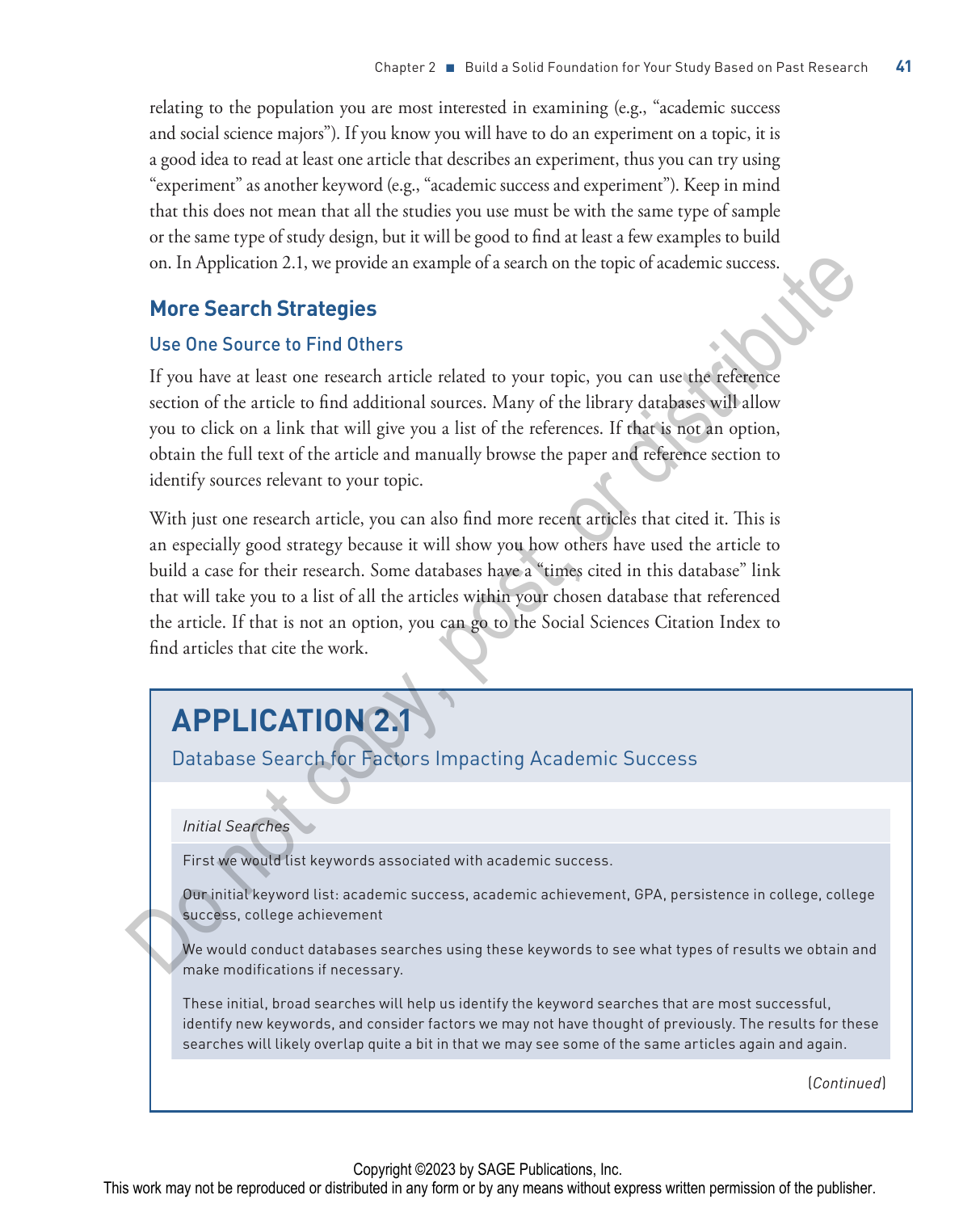#### (Continued)

#### *Narrowing the Search*

Once we have identified some of the best keywords and also focused our topic, we will want to narrow our database search. First off, we will limit our search to only those articles we will actually be able to read (those in English). We will also limit our search to those published in a peer-reviewed journal during the last 10 years. Then we can use these limits as we further narrow our search by combining effective keywords (e.g., "college students" and "self- efficacy" and "academic achievement").

At this point we want to find a few of the most recent and relevant articles to read. As we develop our study and write our research paper, we will want to read some of those we found in our broader searches. We will likely need to make additional, more targeted searches when we advance in the process. For now, however, we have accomplished our goal of obtaining some basic ideas of the research literature and identifying those that we want to find and read right now.

> If you were to examine the reference sections of several articles on your topic, you might notice that some references are used in most of the articles. These are the influential works in the topic area that you will want to find and read. Paying attention to these works will help identify some classic research on the topic and the older articles (more than 10 years) that still have an impact today—and that you will want to read and cite for your study.

#### Search by Author

As you begin finding relevant articles, you may notice certain authors cited in many articles and you may notice several articles on your topic by the same author. Researchers typically develop an area of specialization and author several articles on the same subject. If you find a few names that keep popping up, try doing a library search by the author's name. The author's affiliation, or the institution where he or she worked at the time the article was published, is usually provided by the library database. You could go to the institution's website and search for the author's name to see if he or she provides a list of recent publications. In some cases, it may be appropriate to e-mail an author and ask for recent publications, and you may even obtain some manuscripts that are in press or under review. At early stages of the search process, contacting the author directly is not worthwhile to you, and may be needlessly burdensome for the author. However, it can be very useful as you fine-tune your study. ing the laat 10 years. Then we can use these limits as we turline narrow our search by combining<br>this point we want to lind a few of the most recent and related and "academic achievement".<br>
his point we want to lind a few

### Search Relevant Journals

Just as you will notice the same references and authors appearing in your searches, you will find the journals that publish articles on your topic. If you are in the early stages of the research process, it may be worthwhile to do a database search by the journal and limit your search to the last few years. You can scan through the list of titles to see if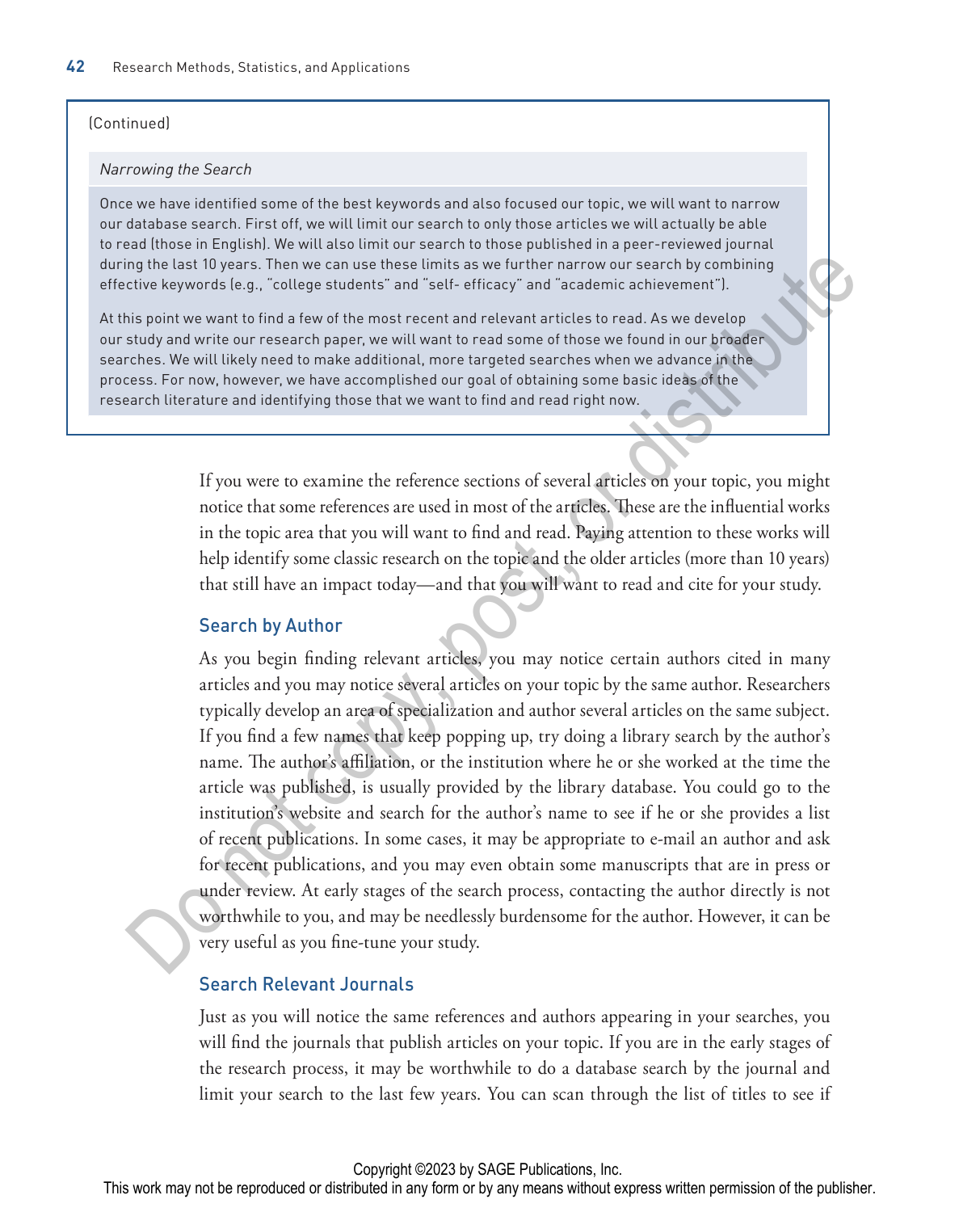there are any relevant articles. You might even visit a university library that carries the hard copies of the recent issues of the journal and physically flip through the last year or so of the journal. This is a great way to generate ideas for research at the early phases, and you often come upon articles that strike your interest that you might not have found otherwise.

### What About Internet Searches?

Finding articles via Google or another search engine might provide some ideas and inspiration early in the research process. But once you have narrowed down your topic you should avoid these types of searches altogether. The way you word your search and your search history will likely bias the search results. You are unlikely to find many scholarly sources doing a basic Web search, and worse, some articles may be formatted to look scholarly but are actually not published in reputable journals. Although it seems easy and familiar, web searches will often just waste your time.

Stick with your library databases as your go-to method of identifying relevant research on your topic. But there are a few specific websites that can augment your library searches. Google Scholar can be useful in finding the full text of a specific article you have identified via your library database but that is not available to download through your library. The open access movement has increased the availability of free and online scholarly books and articles. You can find these using indexes such as the Directory of Open Access Journals (DOAJ).

# **Find the Full Text of a Source**

Most databases will provide links to the full text for at least some of the sources they list (see Table 2.1), and the links available will depend on your college or university's library subscription. This is of course the easiest way to find the full text—you do a search in a database and click on the full-text link and poof, like magic, a PDF or HTML document will appear. It is so easy that it is tempting to only use those databases that always provide the full text (such as PsycARTICLES or ProjectMUSE) or to set limits in other databases so that the only results you receive are those that have full-text links. Not surprisingly, these limits will reduce the number of articles you find and can skew your perspective on the literature. What About Internet Searches?<br>
Finding articles via Google or another search engine might provide some ideas and inspired<br>
arion carly in the research process. But once you have narrowed down your topic yien<br>
starch bisto

What do you do if an article is not available with a click of a button doing a database search? You could try finding the article online by doing a search in Google Scholar or by going to the author's website if available. If neither applies, you might see if a nearby college or university has the article available and make the trek there. Interlibrary loan is another option, although it can take anywhere from a few days to a few weeks to obtain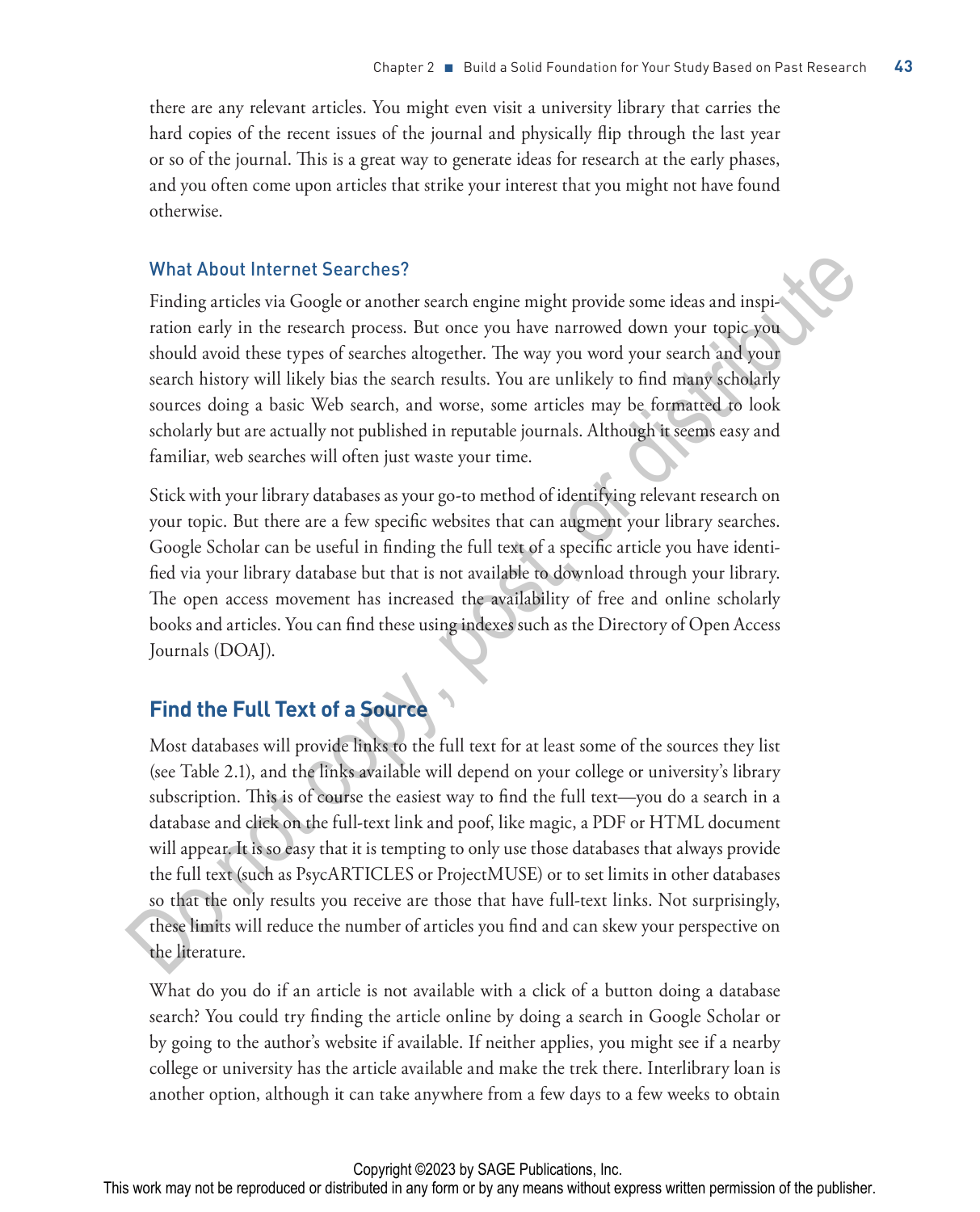

*Source:* Eva K. McGuire

an article through interlibrary loan. Check with your college or university library about their interlibrary loan policy. If the article is an essential one and you have exhausted all the other means of obtaining the full text, you could contact the author directly to request the article.

Does searching for and finding relevant articles seem like a lot of work? It most definitely is and it should take you a fair bit of time, especially at first. Then once you identify good sources, the process continues as you read and evaluate them (see Figure 2.2). Luckily, with practice the process will get easier.

# READING AND EVALUATING PRIMARY RESEARCH ARTICLES

## **Format of Unpublished Manuscripts Versus Published Research Articles**

Unpublished manuscripts, including student papers, look much different from the articles published in academic journals. When you write your own research papers, your professors will ask you to adhere to a specific style such as APA. Although established by the American Psychological Association, APA style is not restricted to psychology. In fact, most of the social science disciplines adhere to APA Style. The most recent version of APA Style is detailed in the seventh edition of the *Publication Manual of the American Psychological Association* (2020), and a condensed APA guide appears in Appendix B. In this appendix, you will see an example of a paper we wrote in its unpublished, manuscript form and in its final, published form. Format of Unpublished Manuscripts Versus<br>
The Primary condition of the Photon and the Context of the Context of the Context of the Context of the Context of the Context of the Context of the Context of the Context of the P

The primary research articles published in academic journals will vary in length, writing style, the way references are cited, and the headings they use or do not use to organize the article. Many journals use APA format, although others use Modern Language Association (MLA) format or develop their own hybrid format. However, the overall flow and organization of primary research articles will be strikingly similar. Once you understand the basic format, you will know what to

Copyright ©2023 by SAGE Publications, Inc.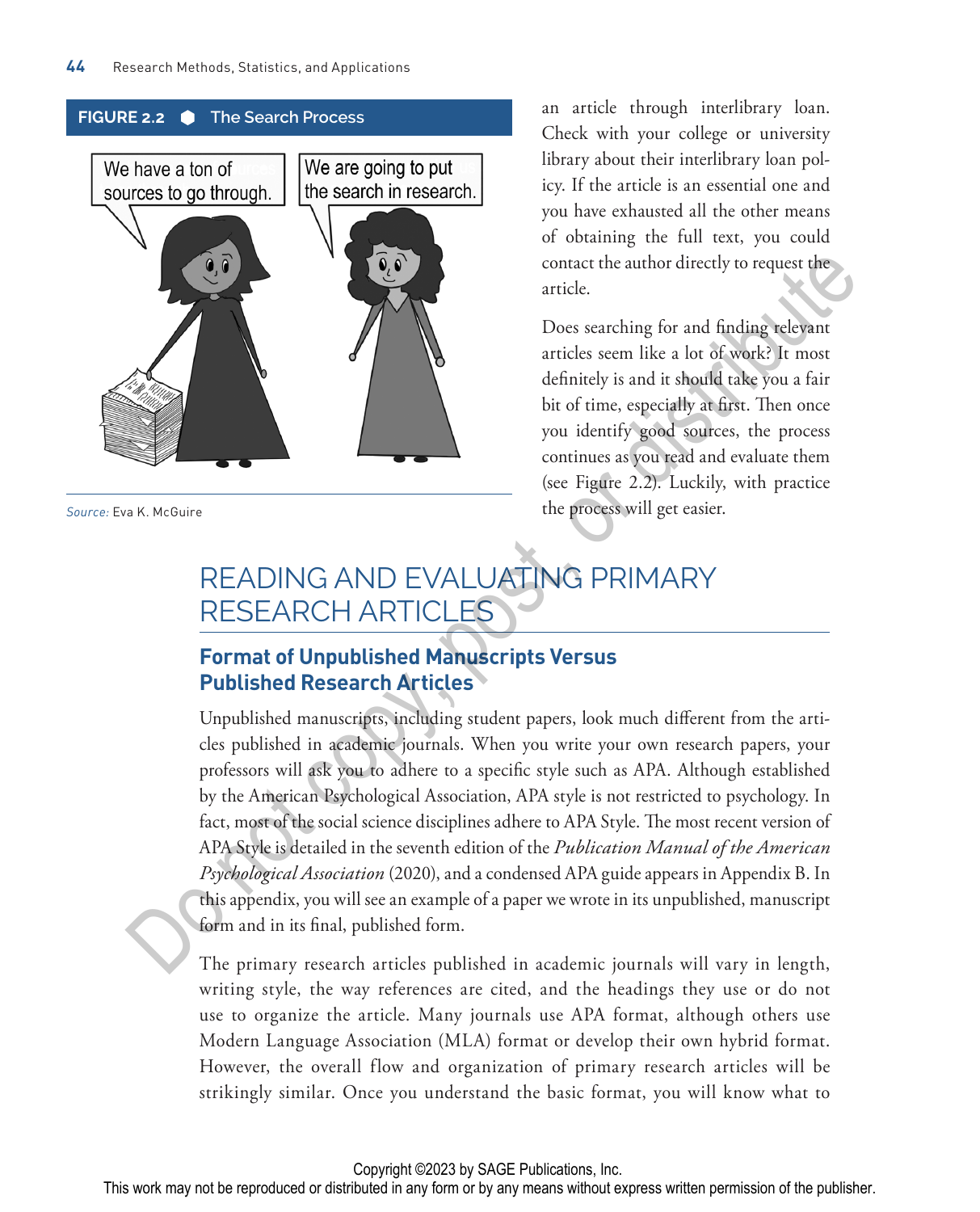expect while reading the article and you will have a good idea of where to look for certain information.

Remember:

- Primary research articles that you read in academic journals will have a very different appearance from the research papers you will write.
- The content and flow of published articles can serve as a model for your own writing, but you should format the paper according to the guidelines of your discipline (such as those outlined in APA's *Publication Manual*).

## **Organization of Primary Research Articles**

Most published primary research articles will be organized in this order: Title, Authors and Affiliation, Abstract, Introduction, Method, Results, Discussion, and References. Depending on the journal, some of these sections may or may not be labeled, some may go by different names, and some sections may be combined. Although most primary research articles will have these (or similar) sections, do not assume that having one or more of these sections ensures that the article is a primary source. A primary research article usually contains all these sections, but secondary sources may also. All scholarly works will have a title, list of authors, and a list of references, and most will have an abstract. The excerpts from the two scholarly works back in Practice 2.1 are from the articles' abstracts, but you might recall that only the second article was a primary source. Meta-analyses and some review articles will contain a method section describing the selection criteria for the sources they used, and many will have a discussion or conclusions section. Remember that what makes a primary research article unique is that it describes one or more studies that the authors conducted, and you will need to find evidence that a study was conducted within the article's abstract or method to verify that the article is a primary one. The content and flow of published articles can serve as a model for<br>your own writing, but you should format the paper according to<br>the guidelines of your distelpine (such as those outlined in APA's<br>*Publication Manual*).<br>

The following sections describe the key parts of a published primary research article and explain what types of information you will find in each. We also provide some tips for reading and evaluating the sections. The best way to understand how to read and evaluate primary research articles is to have the full text of at least one in front of you. Here, we use examples from an article about improving college students' academic outcomes.

- *Title:* Choose your own intervention: Using choice to enhance the effectiveness of a utility-value intervention
- *Authors:* Rosenzweig et al., with "et al." indicating "and others"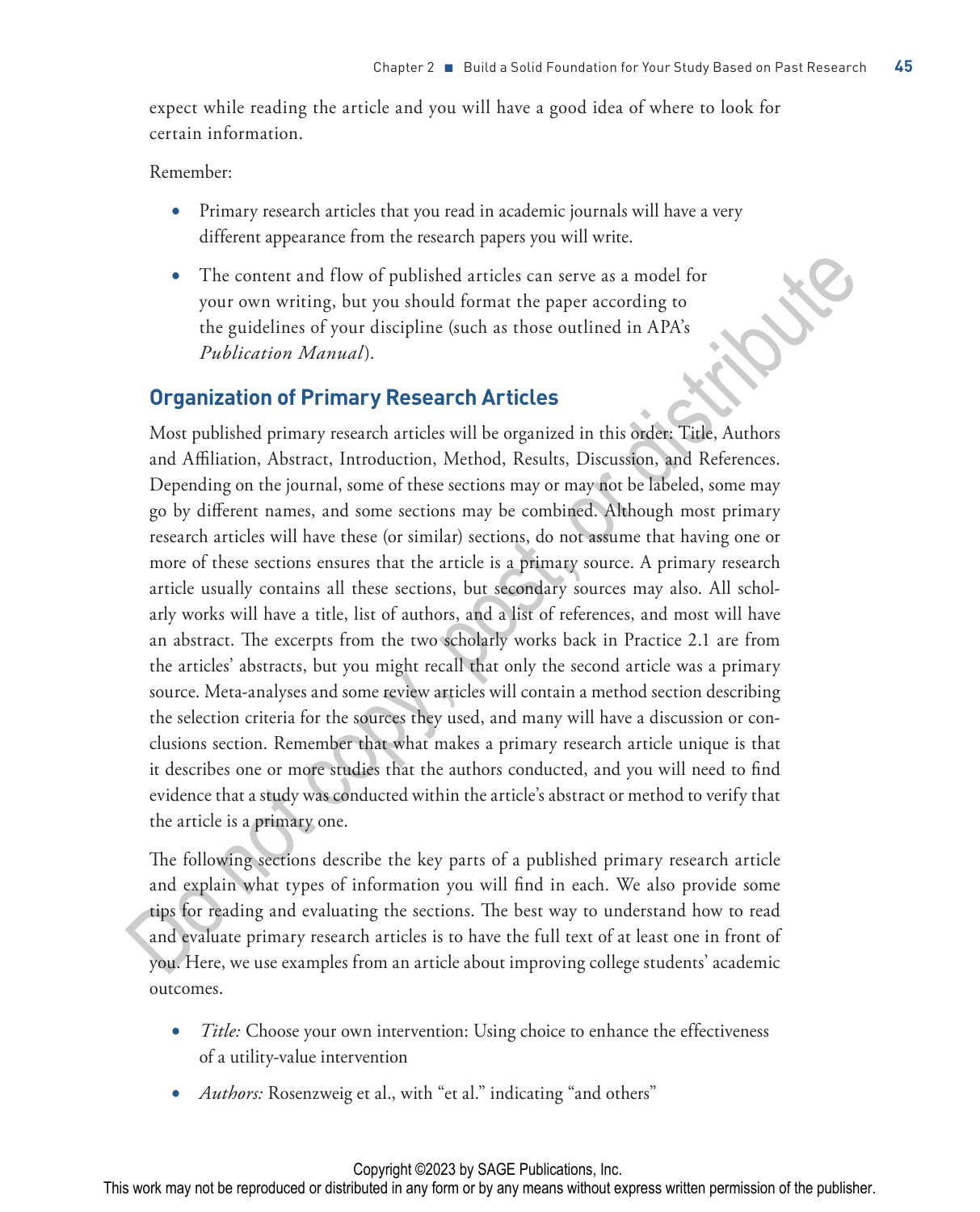- *Publication year:* 2019
- *Source:* Motivation Science

Test your library skills to see if you can find the full text of this article through your college or university library database. Search by the article's title, or part of the title, to quickly narrow down the results. If you need a hint, *Motivation Science* is published by APA and you should be able to find the full text through your library's psychology databases.

We are serious. Stop reading and go find the full text of the Rosenzweig et al. (2019) article. Doing so will help test your library skills, and furthermore we will use the article in the following sections. Go now.

OK—now that you have the article (You do have it, right?), read on about the different parts of a primary research article. Compare the description of each section to what appears in the article.

### Title

The title is a brief description of the study and will usually include the key variables examined in the study. Most titles are pretty dry and straightforward. Some authors choose to let a little creativity shine through in the title; but if this happens, they also include a more direct description (usually set off by a colon). After scanning through lists and lists of titles from a library database, most students come to appreciate the utilitarian nature of titles. The title should tell you very quickly whether the article is related to your topic. See Application 2.2, which evaluates the title of the article that we asked you to find.

## Authors

The authors are typically listed right after the title. If there are multiple authors, the author list is usually organized by the degree each contributed, with the first author most responsible for the work. This will be important if you decide to use and cite the article. Paying attention to the authors will also help you identify who the key players are in a certain field. As you delve into a research topic, you will start to notice that many of the authors have published multiple articles on the same topic. As you read further into the article, you may also notice that certain authors are cited by others. You can use this author information to find other relevant articles on your topic. by APA and you should be able to find the full text through your library's psychology<br>databases.<br>We are serious. Stop reading and go find the full text of the Rosenzweig et al. (2019)<br>wricle. Doing so will help test your l

## Abstract

The abstract is a one-paragraph summary of the entire article. In a PDF or print version of a published article, the abstract is often set off from the rest of the paper in a smaller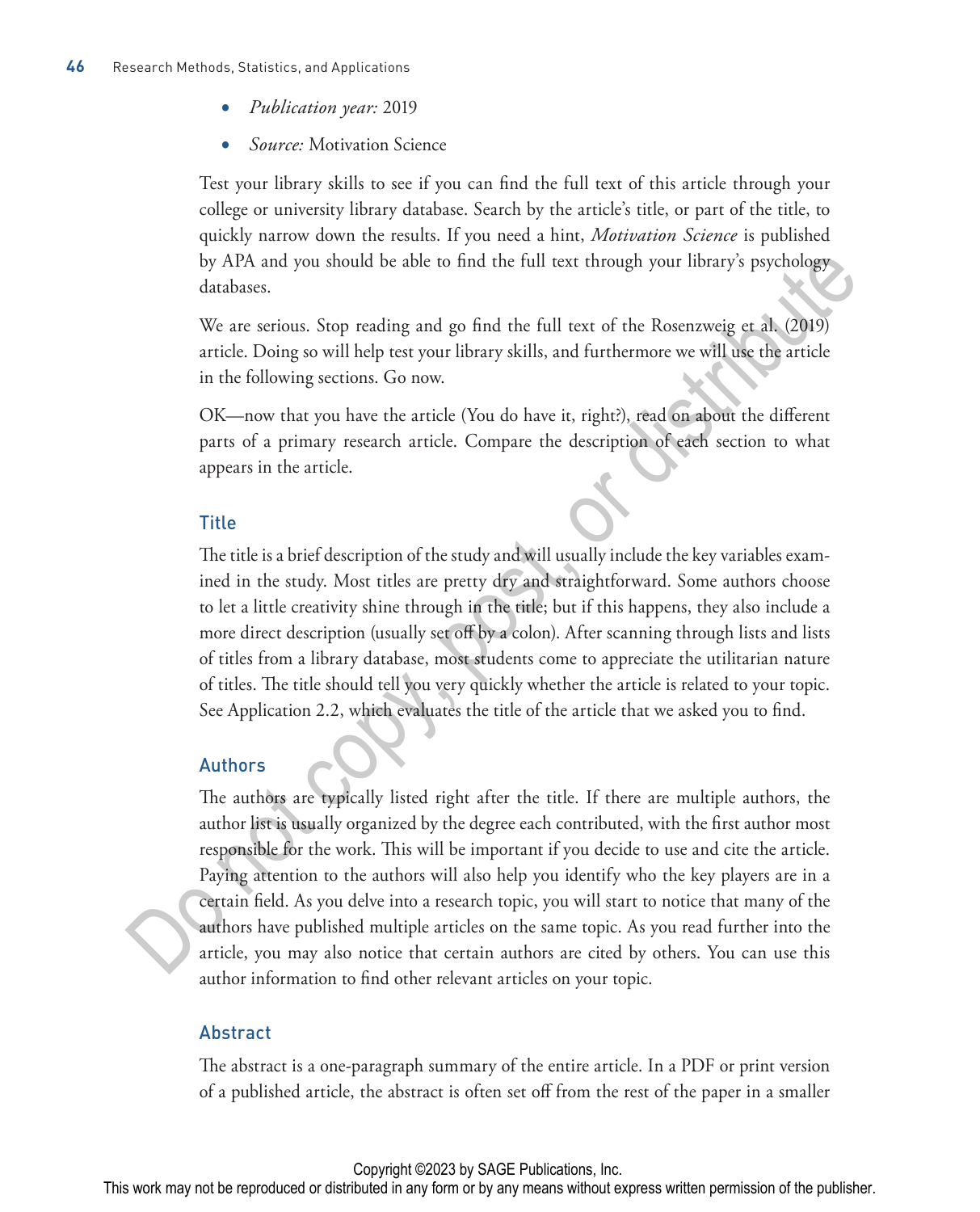# **APPLICATION 2.2**

### Title from Rosenzweig et al. (2019)

Choose your own intervention: Using choice to enhance the effectiveness of a utility-value intervention

#### *Evaluation:*

The part before the colon gives the title a little bit of interest to draw a reader in. But it is the information after the colon that helps us understand the exact focus of the article. The title is not enough to tell us if the authors conducted a study, and we would need to dig a little deeper into the article to find out if this is a primary research article.

font, centered, or italicized. In an HTML version of the article, the abstract is the first paragraph. Some journals use a heading to identify the abstract, such as "Abstract," "Overview," or "Summary"—but others do not. Like the title, the abstract will help you determine how relevant the article is for your study, but it will provide a little more detail to help you decide if it will be worthwhile to read the full article. Remember that if you cite an article, you must read the full article and not rely solely on the brief information provided in the abstract.

Both primary and secondary sources may include an abstract, and reading the abstract will help you determine whether the source is primary. The abstract of a primary research article will give some indication that the authors conducted an original research study, by indicating the purpose of the study (or studies if multiple ones are described), the method employed, and the key results. In some cases, the abstract of a primary research article will help you determine the type of design used (descriptive, correlational, or experimental). See Application 2.3 for an evaluation of our example article. Evolution:<br>
The part lettere the colon gives the title a little bit of interest to draw a reader in. But it is the inferred<br>
after the colon that helps us understand the exact focus of the article. The title is not encity

### **Introduction**

The Introduction section begins right after the abstract. Published articles usually begin this section without a heading. Some journals have a section labeled "Introduction" followed by a longer section called something like "Literature Review" and then a "Current Study" or "Hypotheses" section, and it might appear that the Introduction ends before the Literature Review section. However, for our purposes and to follow APA format, all these sections represent the introduction.

The purpose of the introduction is to provide the rationale for the study. Reading the introduction will give you insight into the authors' thinking about the topic and the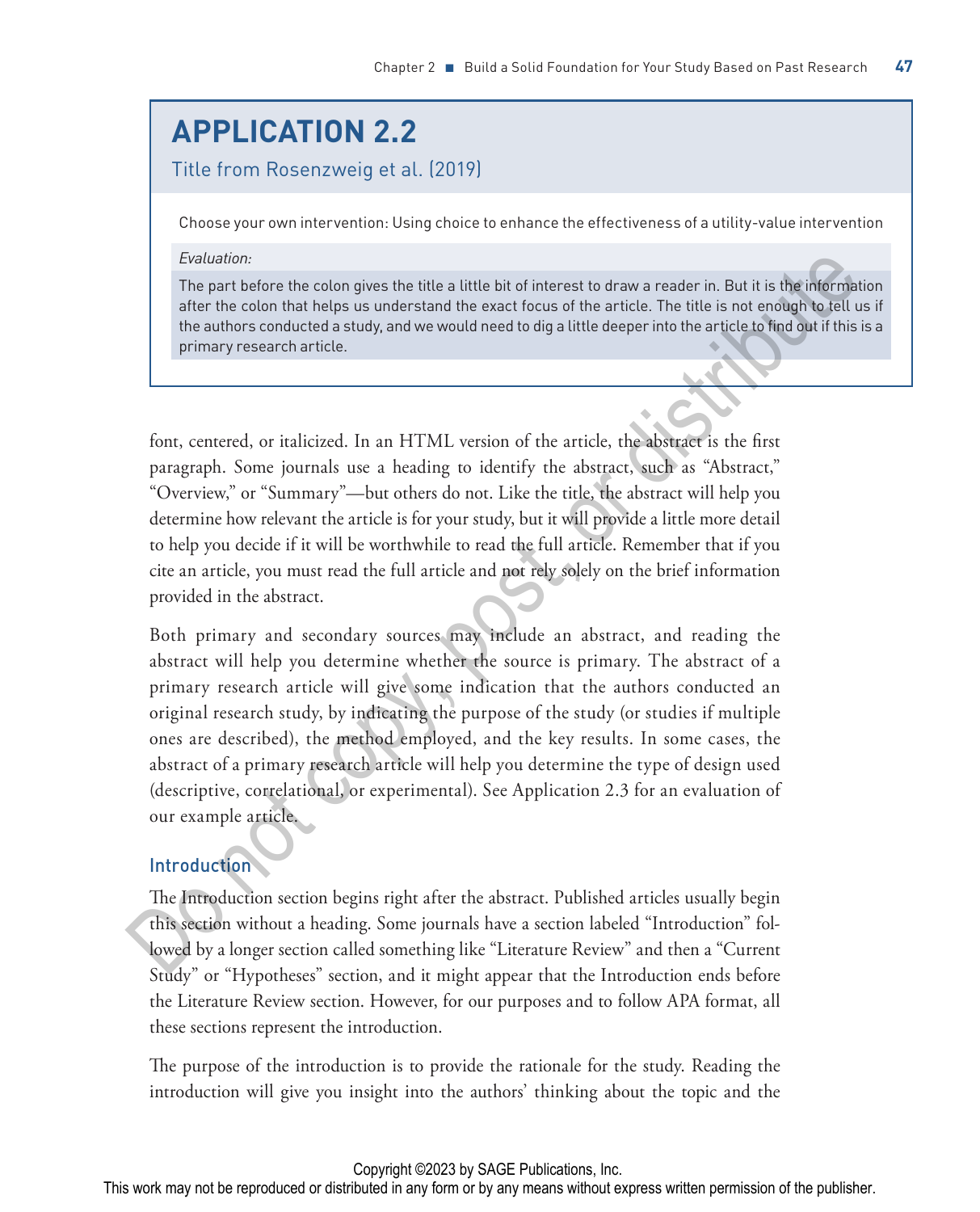# **APPLICATION 2.3**

Abstract from Rosenzweig et al. (2019)

Be sure to have the article in front of you before you read on.

*Is it a primary research source?*

Yes, the abstract states that 406 students took part in the study. Identifying the exact number of participants tells us that the authors are reporting results from an original research study.

*Can we identify the research design?*

Most likely. The authors note that they "assigned" students to different types of interventions and briefly explain subsequent impact on academic outcomes. We should read the Method section to verify that this is an experiment.

> reason they conducted the study. It will also give you a sense of some of the past research in this area.

Introductions range in length and vary in content, but most introductions follow the same general organization. Understanding this organization can help you efficiently read the introduction of a variety of studies. Moreover, you will notice that authors organize their introduction in order to build a case for their study (see Application 2.4). Reading introductions will also serve as a model when you write your own. As you read through introductions for primary research articles, take note of the following: A primary research source?<br>
The abstract states that 406 students took part in the study, leantifying the exact number of<br>
ticipants tells us that the authors are reporting results from an original research study.<br>
We iden

1. The Introduction section begins by introducing the topic and giving the reader an idea for why the topic is an important one to study.

The authors might identify a problem or make an observation, which can be as simple as noting the amount of research already done on the topic.

• The beginning of the introduction allows the authors a bit more leeway in terms of creativity as well as the types of sources used. We have seen introductions that begin with a nursery rhyme or a quote from a famous person. Popular sources such as Time magazine or CNN may be used to help develop a case that a topic is important, or recent statistics from website sources may be used to identify trends or emphasize the importance of researching the topic.

#### Copyright ©2023 by SAGE Publications, Inc.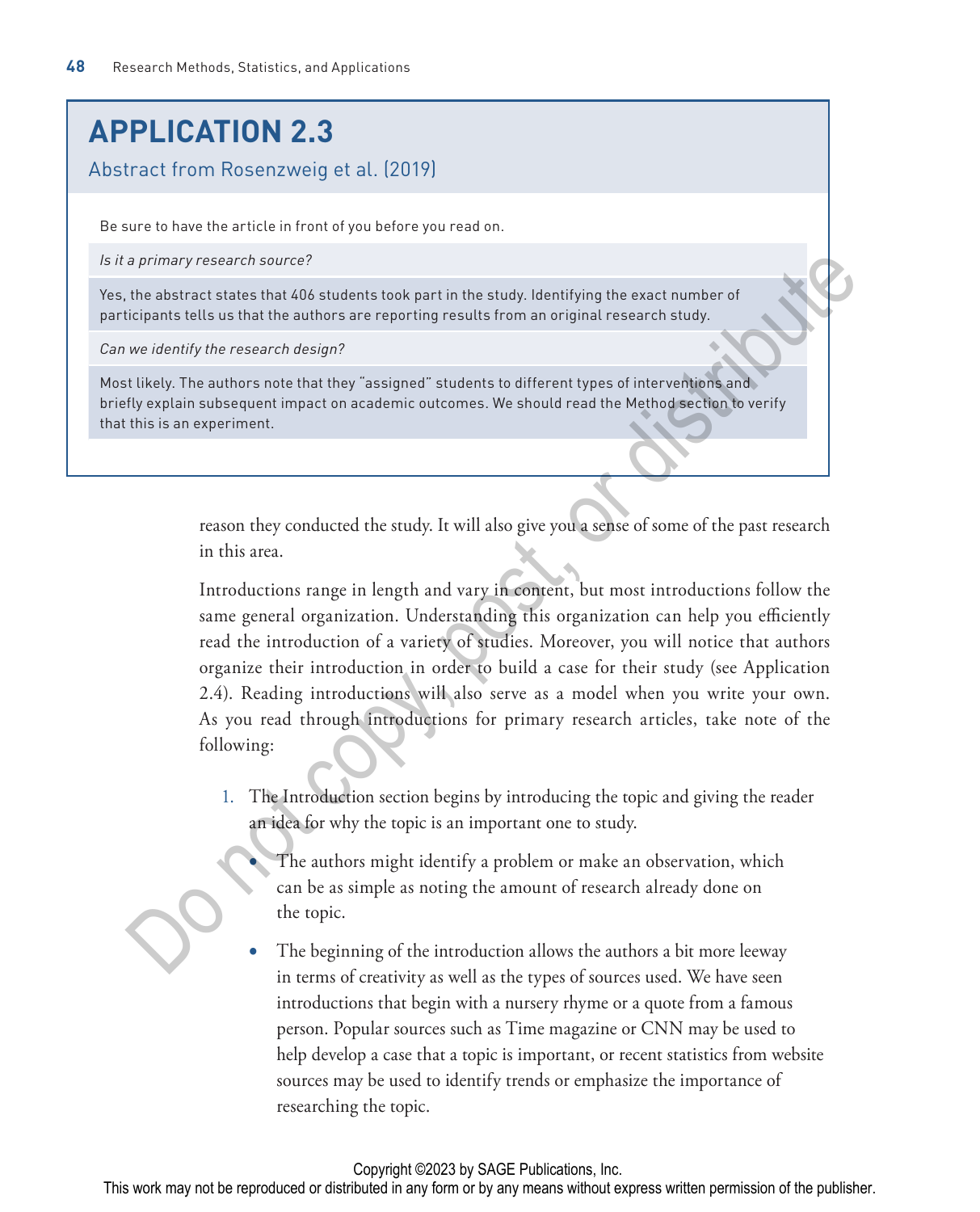- 2. The review of past research and theory makes up the majority of the introduction.
	- Remember that reviews are secondary sources that can provide you with a brief summary of past research but should not be used in lieu of reading the original, primary source. In other words, do not cite information from the Introduction section of a research article; instead, track down and read the primary source before citing information from it.
	- Some articles begin the review of past research and theory in the first paragraph of the introduction, citing scholarly sources as a way to introduce the importance of a topic. Other authors begin the review in the second or third paragraph. The review of past research and theory may be as little as one paragraph or as long as several pages. The review may be subdivided based on the content of the research reviewed in each subsection.
	- As the authors explain research that has been done that supports their own study, they often make note of the research that is absent, sparse, or inconsistent. In this way, the authors build a case for the need for their own study.
- 3. The end of the introduction focuses on the study the authors conducted.
	- The authors may explicitly state or imply how their research study improves on past research and how their study is unique. For example, they may be using a different method, studying different types of participants, comparing alternative explanations, examining different ways that one variable impacts another, or examining variables that might impact the relationship between variables.
- The hypotheses for the study are typically near or at the very end of the Introduction section. The 7<sup>th</sup> edition of the *Publication Manual of the American Psychological Association* states that authors should specify hypotheses as preplanned or exploratory. For preplanned hypotheses, the authors should indicate which are the primary focus and which are secondary (APA, 2020). For exploratory studies, researchers sometimes state questions instead of hypotheses. muondaton sectors of a reasted interest, massage and the propriate and the more primary source before citrin information from it.<br>
Some articles begin the review of past research and theory in the first<br>
paramphor of a co

### Method

The Method section explains the method used to test the hypotheses or to help answer the research questions. The Method section will include information about the participants (or animal subjects), the measures or materials used in the study, and the procedures of the study. Reading the Method section is the best way to identify the research design of

Copyright ©2023 by SAGE Publications, Inc.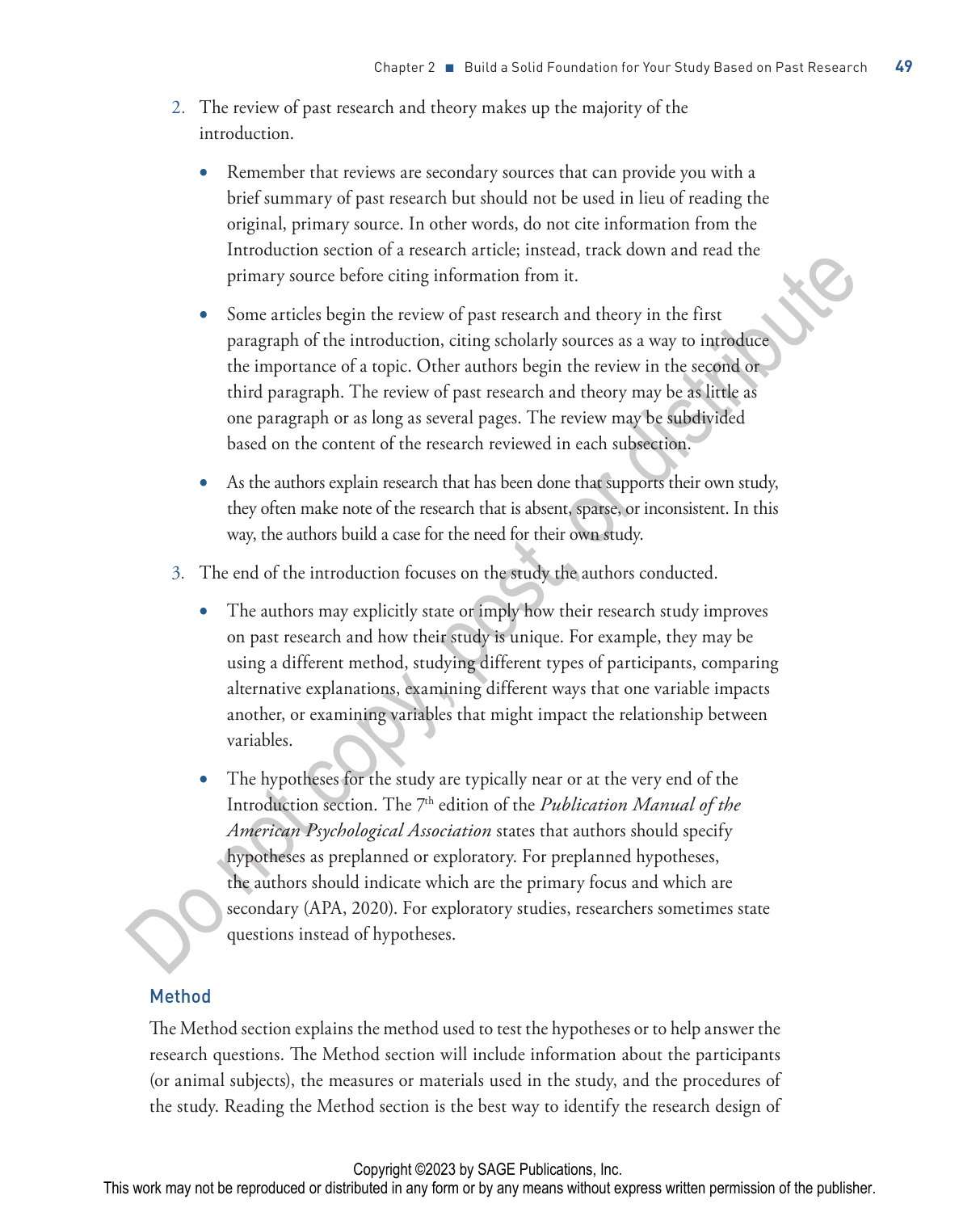# **APPLICATION 2.4**

## Rosenzweig et al.'s (2019) Introduction

Refer to the full text of the article

1. *The Introduction section begins by introducing the importance of the topic.*

In the first sentences, the authors identify a problem: STEM skills are important yet STEM majors are not common.

2. *The majority of the introduction involves a review of past research and theory.*

In the first paragraph, the authors introduce the expectancy value theory of motivation as the theoretical context for utility-value interventions aimed to increase student's interest and achievement in STEM courses. They also cite studies that have found such interventions to be effective.

In the second paragraph, the authors suggest that choice is key to effective interventions and put this into the theoretical context of self-determination.

In the third paragraph, the authors make the connection between utility-value interventions and choice.

3. *The Introduction ends by focusing on the current study and stating the authors' hypothesis.*

In the fourth and final paragraph of the introduction, the authors explain that their study compares a high-choice utility-value intervention to two low-choice utility-value interventions and a no-intervention control. They hypothesize that the high-choice condition will result in stronger interest and utility value, higher grades, and increased likelihood of enrolling in a subsequent course.

> the study (see Application 2.5). The authors will usually divide this information among subsections in the Method section, but the exact number, names, and order of these subsections will vary based on the article.

*Participants or Subjects.* At minimum, you will find information about the total number of human participants or animal subjects in the Method section. Ideally, you will also find information about the characteristics of the participants such as their age, gender, and race or ethnicity. Information about the participants or subjects will help you evaluate the results of the study, and we will discuss some ways to do this later in the chapter. The Introduction section begins by introducing the importance of the topic.<br>
Let first samences, the authors identity a problem: STEM skills are important yet STEM majors are<br>
the first paragraph, the authors introduction

*Measures and Materials.* Researchers operationally define their variables by selecting specific measures and materials. Measures can be evaluated in terms of their reliability and measurement validity, and we will discuss both of these in more depth in Chapter 4. Generally speaking, reliability refers to how consistent the measure is. Authors often cite past research that used or developed the measure to support the measure's reliability, or

Copyright ©2023 by SAGE Publications, Inc.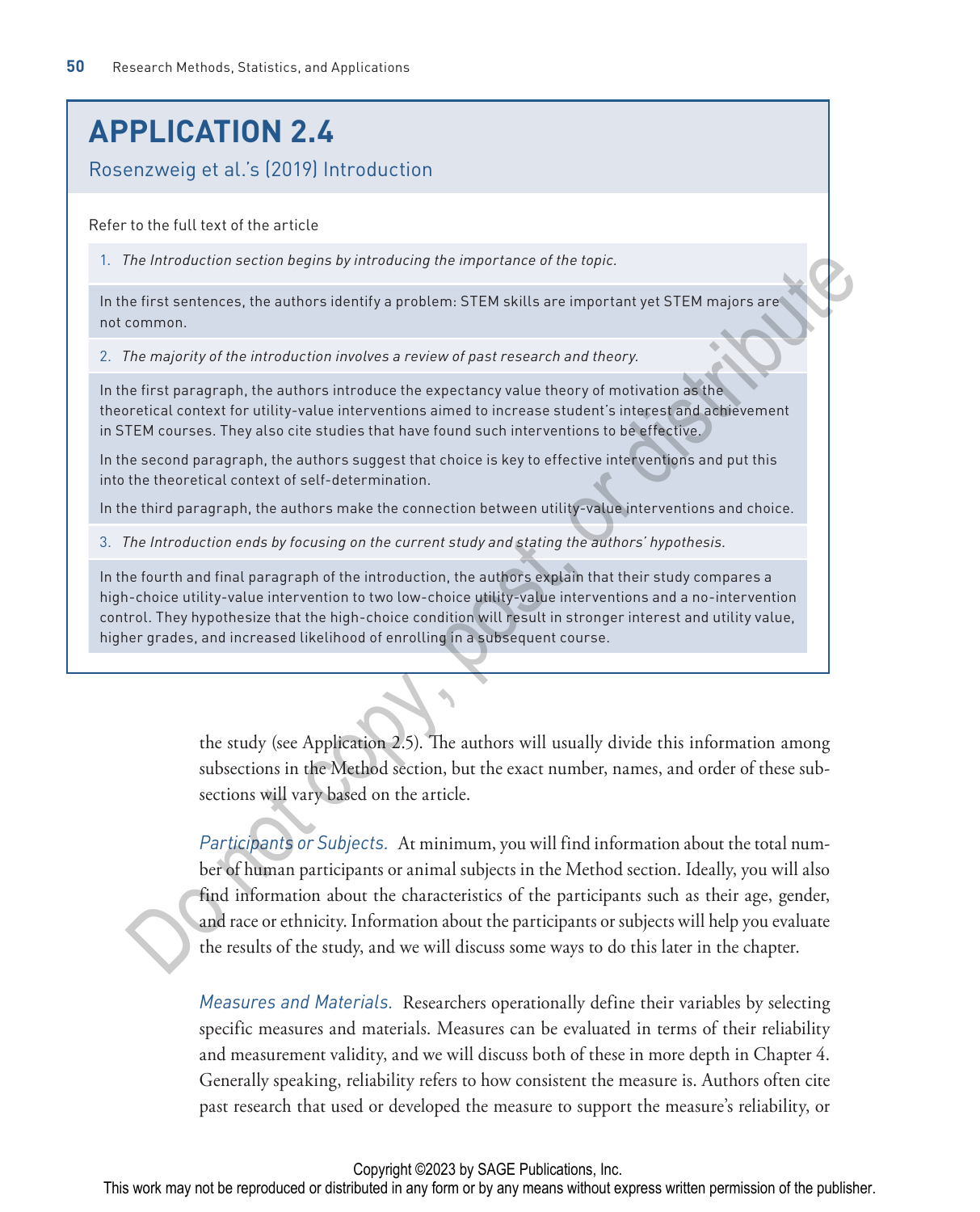the authors may have evaluated a measure's reliability themselves. However, some authors do not provide any information about reliability of the measures.

The basic definition of measurement validity is the extent to which a measure actually measures what the researcher says it does or the extent to which a manipulation manipulates what the researcher says it does. You can do a simple evaluation of the validity of the measure based on the types of questions or the materials used to measure or manipulate a variable.

As you progress in the research process, you will need to find ways to measure or manipulate variables in your own study. Reading the Method section will provide you with some ideas on how other researchers operationally define the variables and will help you identify measures and materials to use in your study. Some articles even provide the complete measure or materials such as a script or scenario that you can use or adapt in your study (and appropriately cite the creator of the measure or material, of course).

*Procedure and Design.* The Procedure section describes the steps the authors followed in the study, typically listed in sequential order. The Procedure section should contain enough information for the reader (you) to replicate the study.

The procedures will help you identify the exact research design (or designs) utilized in the study. In some cases, the authors may include a separate Design section to explain the logic behind the procedures in order to help you understand why the authors did what they did. In all cases, the design of the study should be linked with a specific hypothesis. For example, if the authors hypothesize that one variable will have an effect on (or cause a change to) another variable, then the design utilized to test the hypothesis should be experimental because that is the only design that can test causation. As you progress in the research process, you will need to find ways to measure or manipular<br>variables in your own study. Reading the Method section will provide you with some ideas on how other researches operationally de

# **APPLICATION 2.5**

Identify The Research Design of Rosenzweig et al. (2019)

Recall from Chapter 1 that an experiment requires the researcher to manipulate an independent variable (IV), randomly assign participants to condition, and measure at least one dependent variable (DV).

#### *Is there an IV?*

Yes, the IV is the intervention condition. In the "Participants and Design" section the authors identify four conditions (high-choice utility-value intervention, two low-choice utility-value interventions, and a no-intervention control). The authors explain the details of these four conditions in the "Intervention and control materials" section.

(*Continued*)

#### Copyright ©2023 by SAGE Publications, Inc.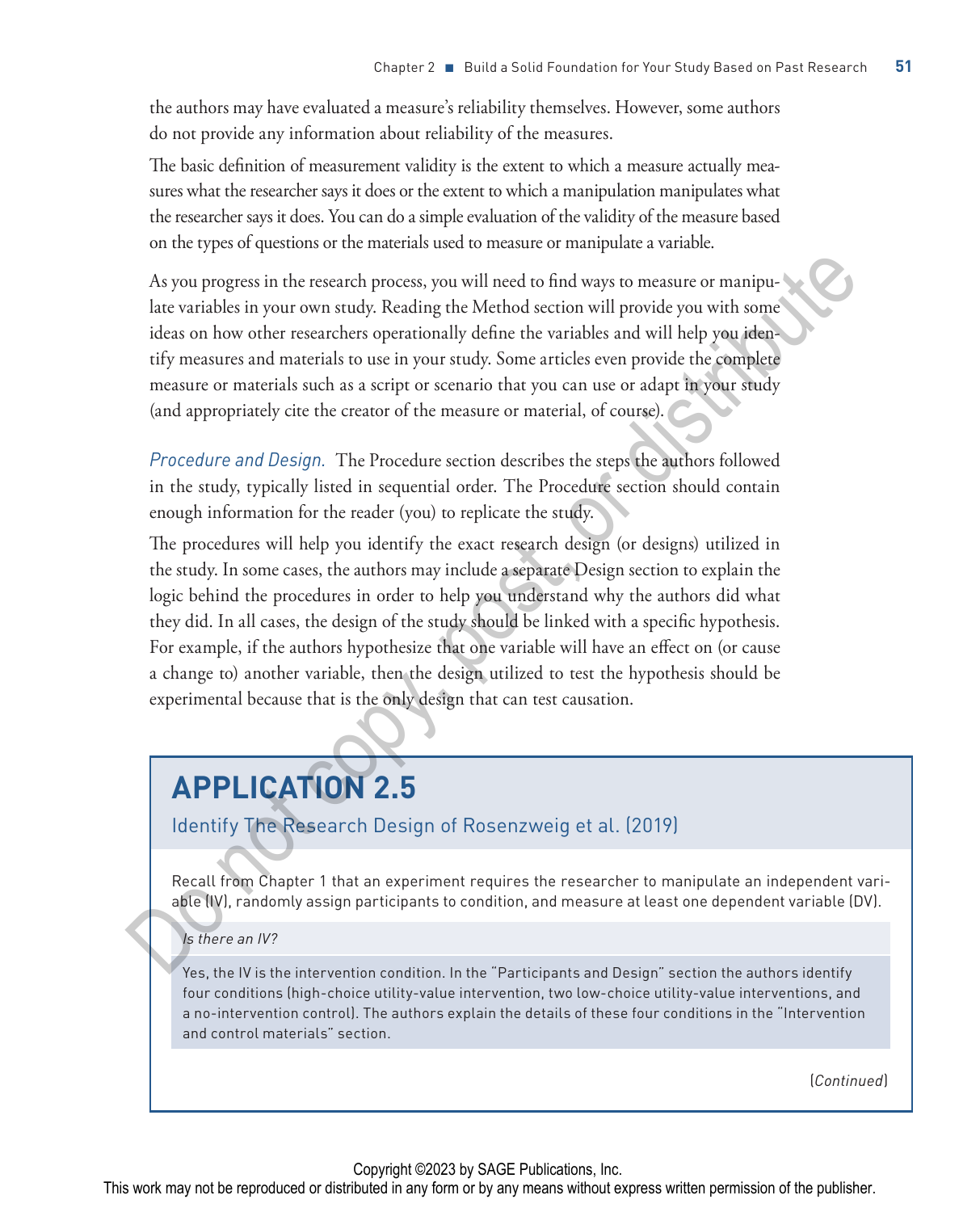#### (Continued)

*Did the researchers randomly assign participants to IV condition?*

Yes. The last sentence of the "Participants and Design" section states that "students were randomly assigned to one of four conditions" (p. 271).

*Is there a DV?*

Yes, there are four DVs described under "Measures." Note that only the measures assessed at the end of the semester (after the IV manipulation) are DVs: utility-value, interest, grades, enrollment in subsequent biology class.

Because all three criteria for an experiment are met, we conclude that the research design of Rosenzweig et al. is indeed experimental.

#### Results

The Results section is typically the most technical section of the article and the most difficult to understand, especially at first. As you become more comfortable with statistics, Results sections will start to make a lot more sense. However, even if you are reading a research article for the very first time you may be surprised by how much you can understand if you try. By this point in your academic career, you should know some basic statistics such as percentages and means. If you devote some time and energy to reading the results of a study, you will gain familiarity with some of the more advanced statistics and you will see how they are used to test hypotheses, even if you cannot yet decipher what every single number or statistical notation means. ene a DV?<br>
there are four DVs described under "Measures." Note that only the measures assessed at the<br>
of the semester latter the IV manipulation) are DVs utility-value, interest, grades, enrollment in<br>
sequent biology cla

The main focus of the Results section is the results of analyses used to test the hypotheses or help answer the research questions. Take note when the authors state that a result was statistically significant and determine if the results support one of the hypotheses. We will talk more about statistical significance in Chapter 7, but for now simply know that **statistical significance testing** is used to help reduce the likelihood that the results were obtained purely by chance. Researchers do not want to report spurious patterns or relationships, but they do want to be able to identify patterns and relationships in their data that, in fact, exist.

You might also examine the means, percentages, or other numbers associated with the statistically significant result so that you have some understanding of how the authors tested the hypotheses. Tables or graphs can be very useful in summarizing these results, and you should pay special attention to these when they are available.

**Statistical significance testing:** A process to reduce the likelihood that the results were obtained by chance alone.

#### Copyright ©2023 by SAGE Publications, Inc.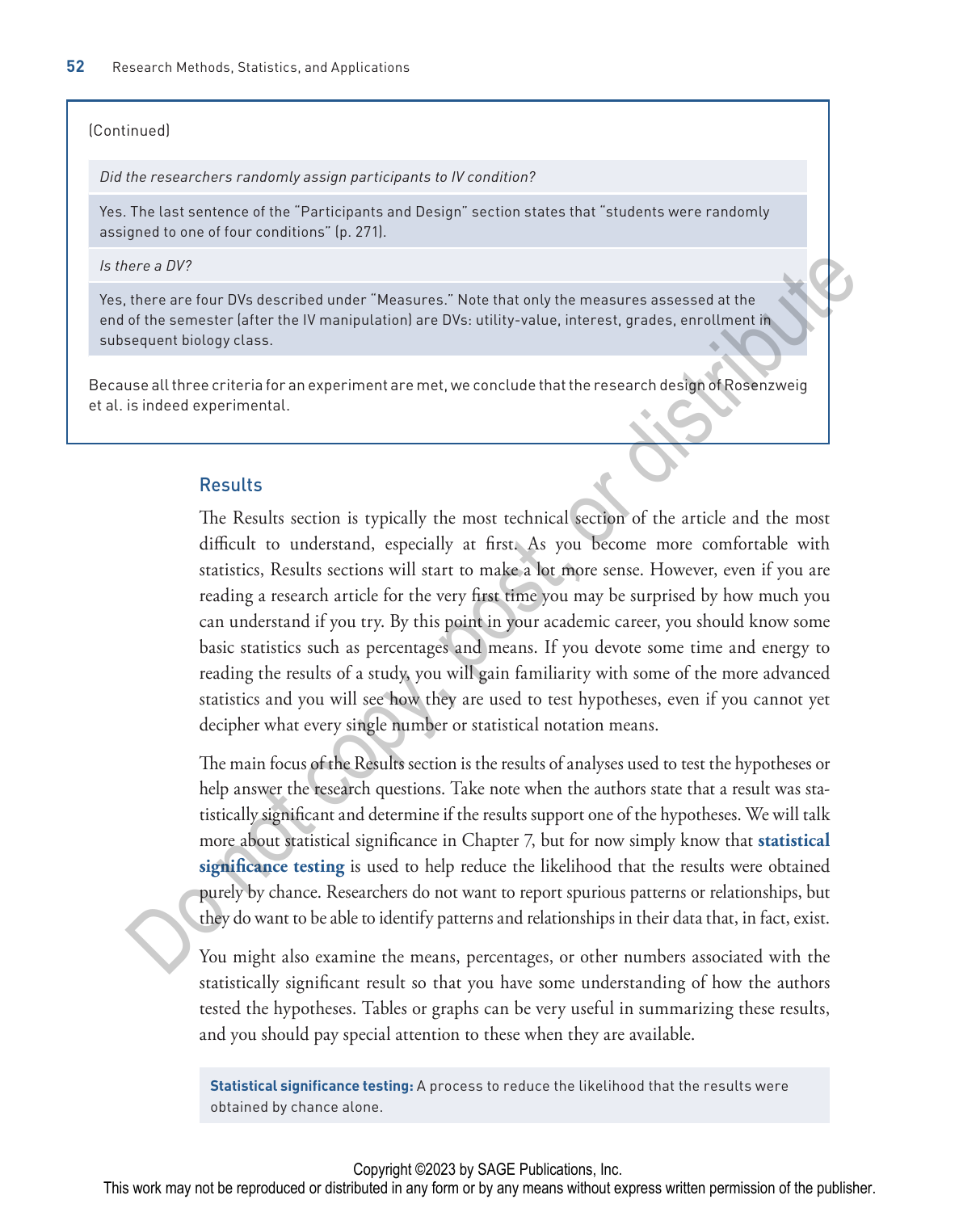### **Discussion**

The Discussion section (also named Conclusions in some journals) will usually begin with an explanation of the results without the technical language. It will also put the results into context—usually first stating if the results support or do not support the hypotheses and then explaining how the results fit or do not fit with past research. The Discussion section will also suggest what the larger implications and applications of the study might be, point out limitations of the study, and offer suggestions for future research that may address limitations and expand on the results of the study.

The Discussion section is a good place to get an overview of the results of the study and to generate ideas for your own research. However, do not rely on it exclusively to understand the results. The discussion is the authors' interpretation of the results, and you may come up with your own explanation based on a thorough reading of the Results section. It would be good practice to read through the results and write out some of the key conclusions, and then compare these to what the authors say. Or you might read the Discussion section first, and then try to figure out how the authors came to their conclusions based on information they provide in the Results section. be, point out limitations of the study, and offer suggestions for future research that may<br>address limitations and expand on the results of the study.<br>The Discussion section is a good place to get an overview of the resul

Following are three questions to consider when evaluating the results of a study. The authors may address one or more of these in their Discussion section. Even if they do not, you can consider these questions as you evaluate a research study.

1. *Did the study have enough power?* **Power** refers to the ability to find statistically significant patterns and relationships in the data when they exist. We will discuss power in more detail in Chapter 7, but for now simply know that the stronger the pattern or relationship and the larger the sample, the more power the study has and the greater likelihood of finding statistically significant results.

How do you use this information in evaluating the power of a study? If you have a study that did not find significant results, it is possible that a pattern or relationship does exist but there was not enough power to detect it due to a small sample size or because the way the research measured or manipulated the variables was not strong enough. If you have a study that found significant results with a relatively small sample, the pattern or relationship must have been relatively strong within that study in order for the results to meet the criteria for statistical significance. Likewise, studies with very large samples are able to detect very small patterns or relationships, and the strength of the pattern or relationship should be carefully considered when evaluating the results.

**Power:** The ability to find statistical significance when in fact a pattern or relationship exists. Sample size and the strength of the relationship between two or more variables are two factors that impact a study's power.

#### Copyright ©2023 by SAGE Publications, Inc.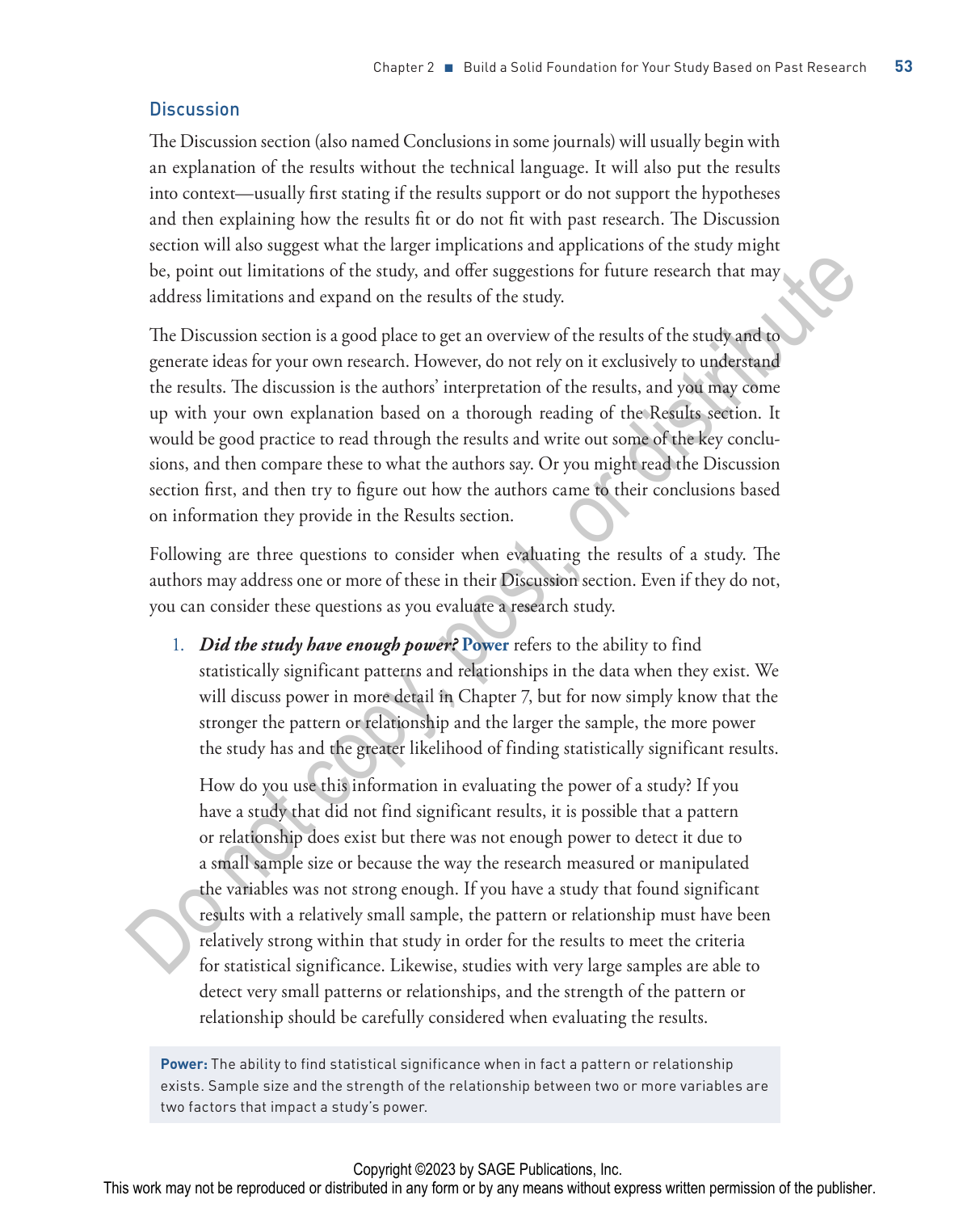- 2. *If the authors hypothesized a relationship between variables, did they utilize a design and procedures that helped to demonstrate causation?* If the authors conducted a correlational study, they cannot demonstrate causation and therefore the study cannot help explain why a relationship exists. An experiment helps to demonstrate causation through random assignment, manipulation of an independent variable (IV), and measurement of a dependent variable. These basic requirements of an experiment help improve the study's **internal validity**, or the extent to which one can demonstrate that one variable (the IV) caused a change in another variable (the DV). We will discuss internal validity in more depth in later chapters.
- 3. *How strong is the external validity of the study?* **External validity** is the extent to which a study's results can be generalized to other samples, settings, or procedures. If the study's authors utilized first-year college students as participants, the external validity could be impacted because the results may not generalize to more advanced students or individuals who are not in college. Similarly, if the authors conducted the study in a controlled laboratory, it is not clear whether or how the results would generalize to a real-world situation. We will discuss external validity in more depth in Chapter 4. basic requirements of an experiment help improve the study's internal validity<br>or the extent to which one can demonstrate that one variable (the IV) caused<br>a change in another variable (the DV). We will discuss internal v

**Internal validity:** The extent to which you can demonstrate a causal relationship between your IV and DV.

**External validity:** The extent to which the results of a study can be generalized to other samples, settings, or procedures.

## References

All the sources cited within the article will be listed in a References section. The References section is a good place to look to identify other research on your topic. You will also notice that the number of references listed is typically quite high given the length of the article. Most of the references will be cited in the Introduction, and a few new ones may be cited in the Method and Discussion. This demonstrates the importance of building a study on past research, including past methodology, and evaluating the results within the context of past research.

## **Shape of a Primary Research Article**

Once you gain familiarity with the way a primary research article is organized, you will notice that most share a similar shape. This shape is often described as an hourglass in that a primary research article is organized so that it starts broad, moves to the more narrow or specific, and then gets broad again. See Figure 2.3 for a depiction of this organization.

Copyright ©2023 by SAGE Publications, Inc.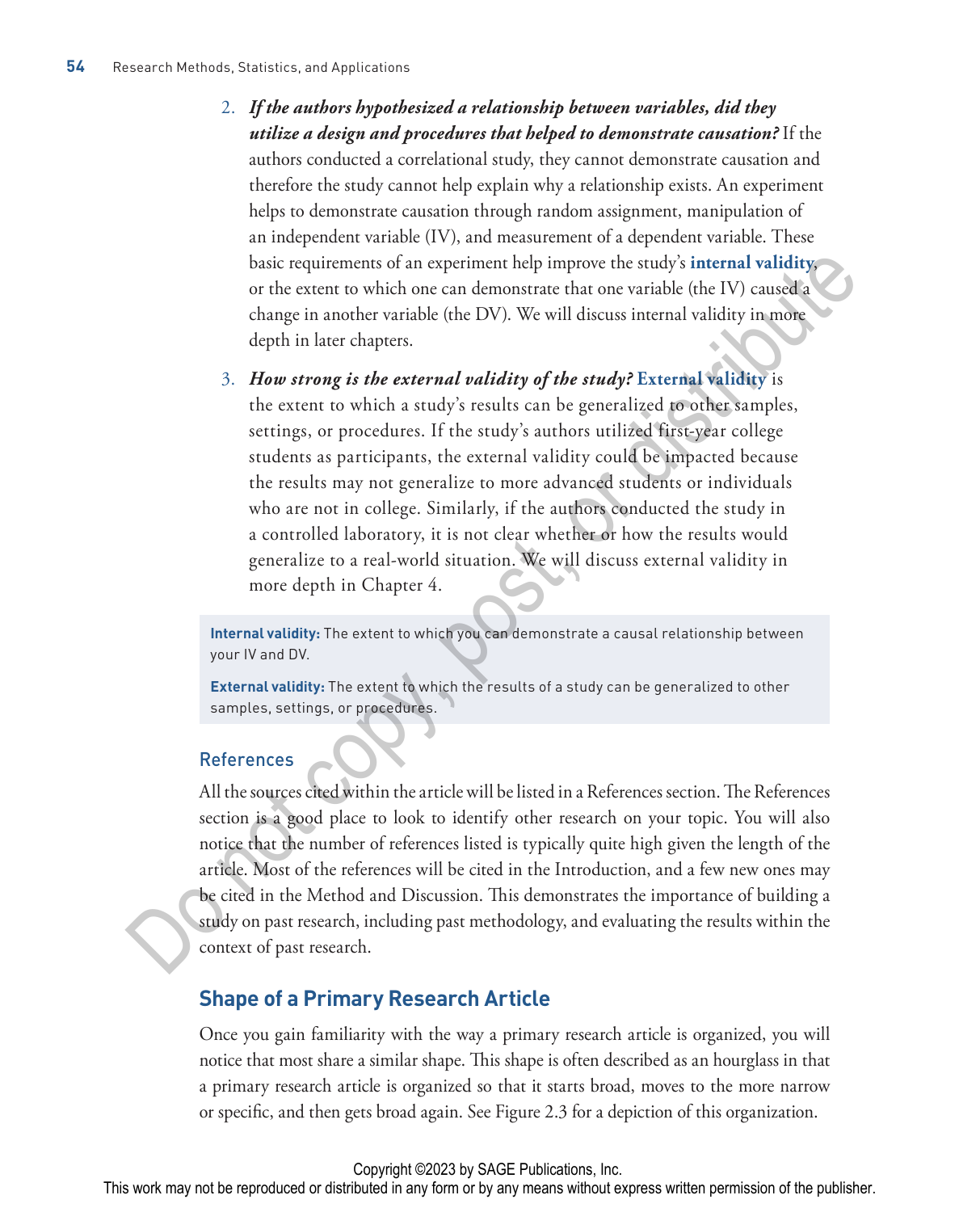

# CREDITING SOURCES

Giving proper credit to sources is a critical part of the research process, and as such we will briefly describe how to format citations and references. A more detailed APA format guide appears in Appendix B, and for the most accurate and detailed information you should of course go to the original source—the seventh edition of the *Publication Manual of the American Psychological Association* (2020).

If you are like many students who struggle with getting the details of APA formatting just right, you might wonder why APA format matters at all. The main rationale for adhering to APA format, or any formatting style, is that the consistency helps readers quickly identify

Copyright ©2023 by SAGE Publications, Inc.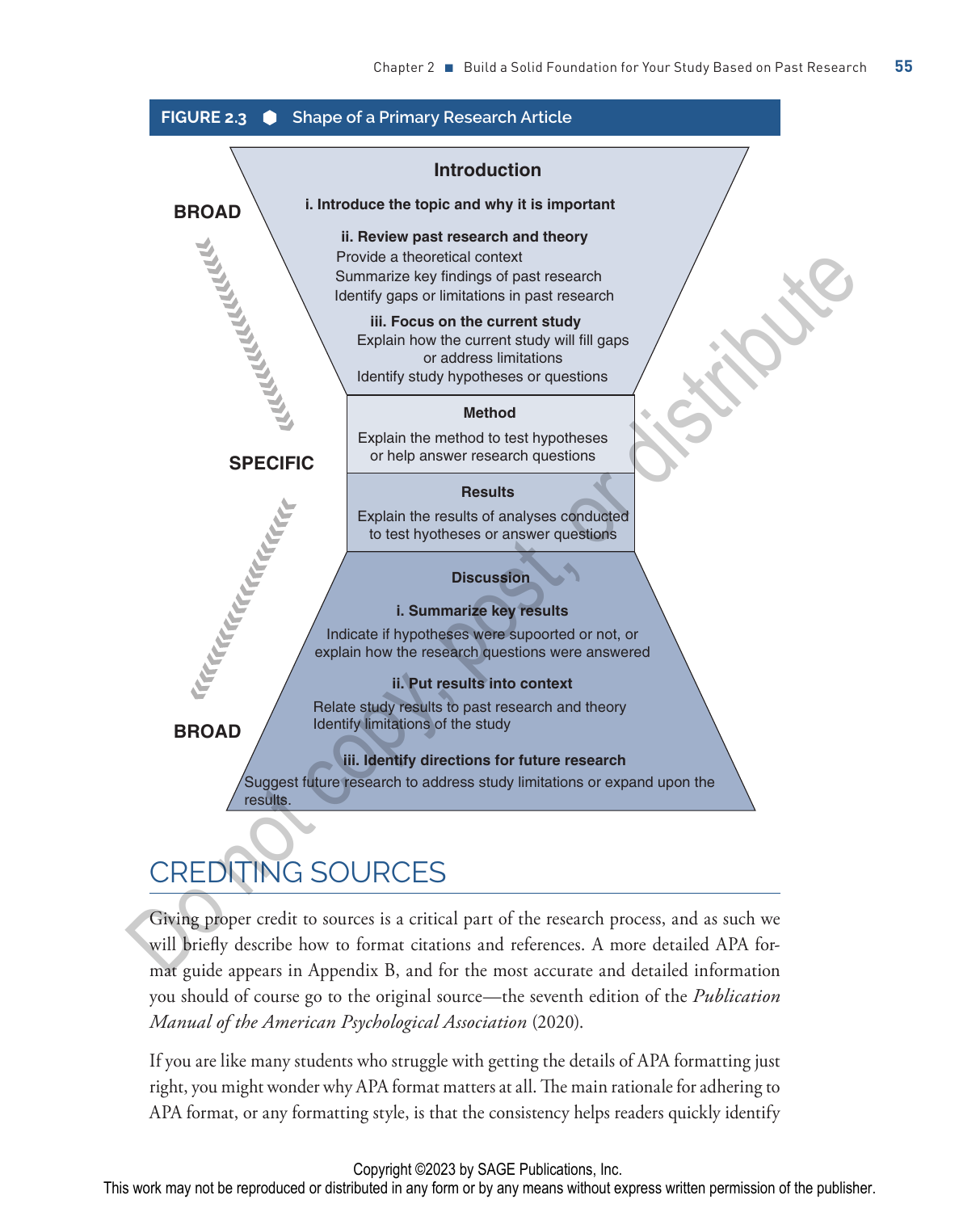the information they need. As you get more comfortable reading primary research articles, you will come to appreciate that you can find information such as the hypotheses, method, and results in the same place within most articles. Likewise, when you want to read more about a study cited in an article, the consistency in the reference list will help you quickly identify the information you need to find the article using your library's databases.

## **Ethics Tip: Accurately Credit Sources and Avoid Plagiarism**

Ethics is the first and foremost concern with citing and referencing sources. It does not matter if you have perfect APA format if you fail to give credit to the correct source, provide incorrect information, or plagiarize. Following are a few tips to ensure accuracy and avoid plagiarism.

#### Accuracy

- Only cite and reference sources that you read.
- Just because information appears in an article, it does not mean that that article is the original (primary) source for that information—be sure you give credit to the original source.
- Take time to understand the findings of a research study so that you can accurately summarize them.

### Avoid Plagiarism

- Be sure you know what plagiarism is (see Chapter 1 for a refresher).
- As you take notes, summarize and paraphrase the article in your own words. This takes more time, but it helps ensure that you understand the information before you write it down in your notes.
- If you must directly quote an article as a short cut for taking notes, be sure the direct quotes are in quotation marks along with the authors' names and page numbers from the original source—that way you will not look back at your notes and assume the words are your own. **Ethics III):** Accurately Creatit Sources and Avoid Plaguarism<br>
Ethics is the first and foreconomy with ching and efectioning sources. It does not only differently in the state of the state information, or plagiatize. Fol

## **APA Format for Citations**

Citations appear in the text of a paper and are designed to identify the exact source of each piece of information in the paper. As such, be sure that the citation is proximal to the information associated with it as either part of the narrative or in parentheses. For example:

- *Narrative citation*: Moody (2019) interviewed professors and student support specialists and found that students who get good grades are the ones who attend class, do the work, and seek help when needed.
- *Parenthetical citation*: Students who get good grades are the ones who attend class, do the work, and seek help when needed (Moody, 2019).

Copyright ©2023 by SAGE Publications, Inc.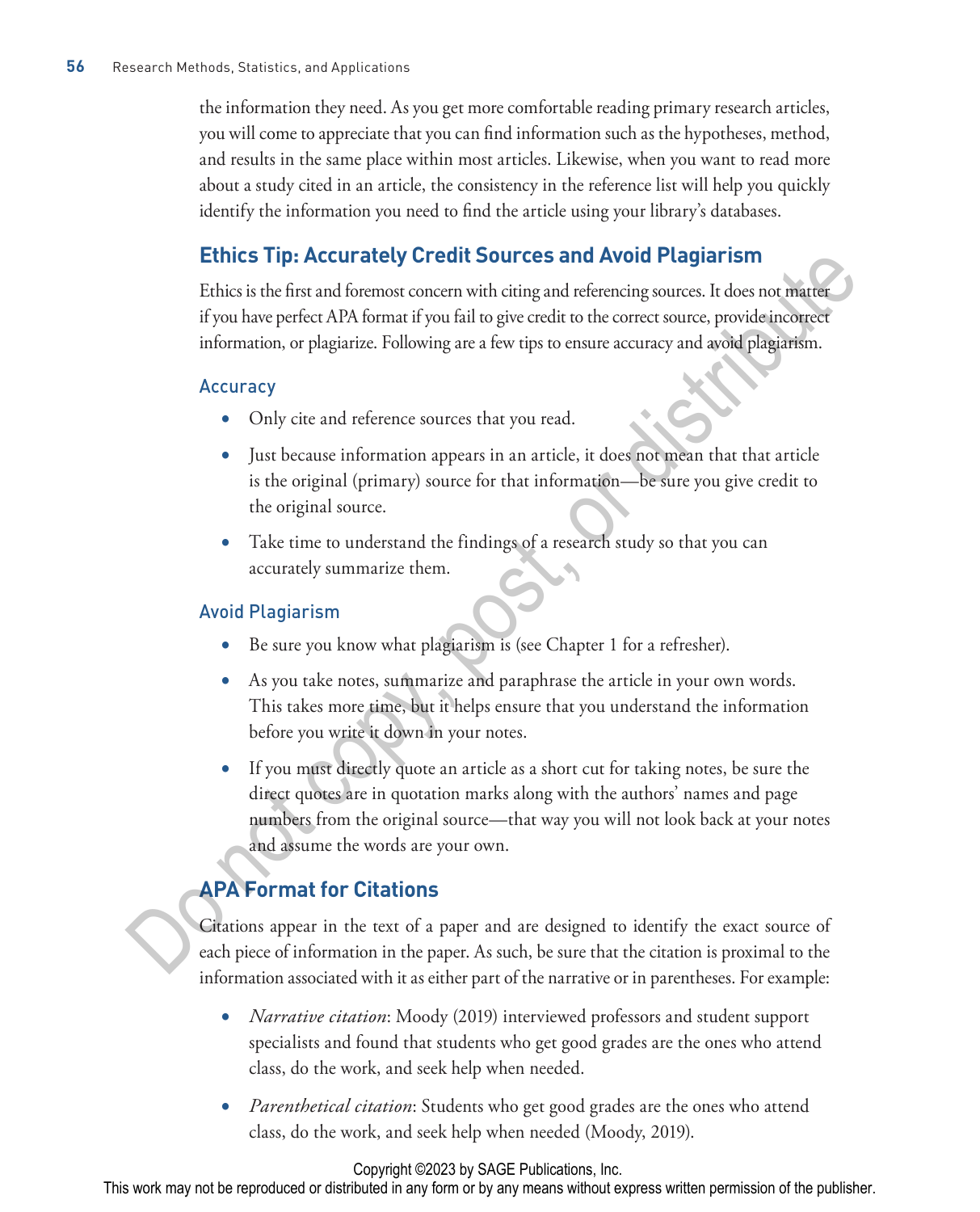| TABLE 2.2 Guide to APA-Style In-Text Citations |                                                                     |  |  |  |
|------------------------------------------------|---------------------------------------------------------------------|--|--|--|
| <b>Number of Authors</b>                       | <b>Citation Examples</b>                                            |  |  |  |
| One                                            | Moody (2019) or (Moody, 2019)                                       |  |  |  |
| Two                                            | Harackiewicz and Priniski (2018) or (Harackiewicz & Priniski, 2018) |  |  |  |
| Three or more                                  | Travis et al. (2020) or (Travis et al., 2020)                       |  |  |  |

Narrative citations highlight the authors and their work and are useful when citing a particularly important study in the field or when specific details of the study are important. Parenthetical citations highlight specific information from the source, and as such are more common in research papers.

Citations contain only the author(s) and date. For articles with multiple authors, the person listed first is the lead author who was most responsible for the work. Therefore do not change the order of authors when you cite the source. See Table 2.2 for how to cite sources based on the number of authors. The full reference for each of these citations can be found in Practice 2.1 (see p. 36). Notice that the type of source does not impact the citation format, but it does impact the reference format.

## **APA Format for References**

Whereas the citation is used to credit sources of information, the references are used so that readers can look up and read the original source. References include much more detail than a citation and appear in a list at the end of the paper. You should include a reference for every source you cite. In a research paper, most of these will be journal articles and that will be our focus in this chapter. See Appendix B for guidelines on referencing other types of sources. These or more<br>
Travis et al. (2020) or (Travis et al., 2020)<br>
Narrative citations highlight the authors and their work and are useful when citing a<br>Parameterical citations highlight pecific details of the study are import

What to include in a reference for a journal article:

- Author(s): last name followed by a comma, initial(s) followed by a period
- Date of publication, in parentheses
- Article title
- Journal title and volume, italicized
- The issue number, in parentheses
- Page numbers of article, separated by an en dash  $(-)$
- DOI or URL, as a hyperlink

#### Copyright ©2023 by SAGE Publications, Inc.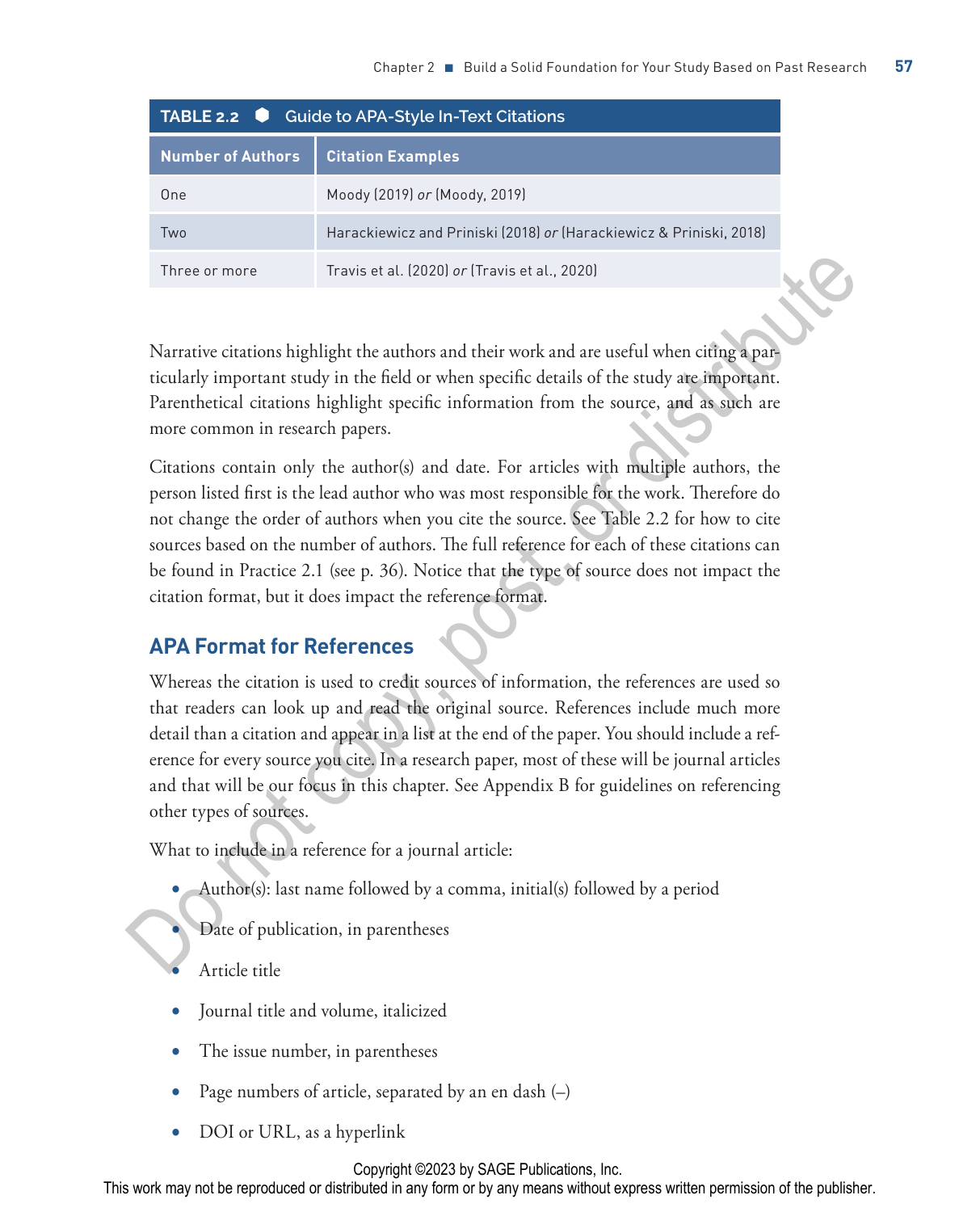Formatting the reference:

- Do not indent the first line of the reference, but indent all subsequent lines of that reference (this is called a "hanging indent").
- For articles with multiple authors: Keep the order of authors the same as it appears in the article, separate the authors by commas, and use both a comma and an ampersand (&) before the last author.
- For the article title, capitalize only the first letter of the first word, the first word after a colon or other punctuation, or proper names.
- For the journal title, capitalize the first letter of all the main words (e.g., not "of" or "and").

Look at Figure 2.4 for an example reference for a journal article, with key points noted. Then practice writing an APA-style citation and reference by completing Practice 2.2.

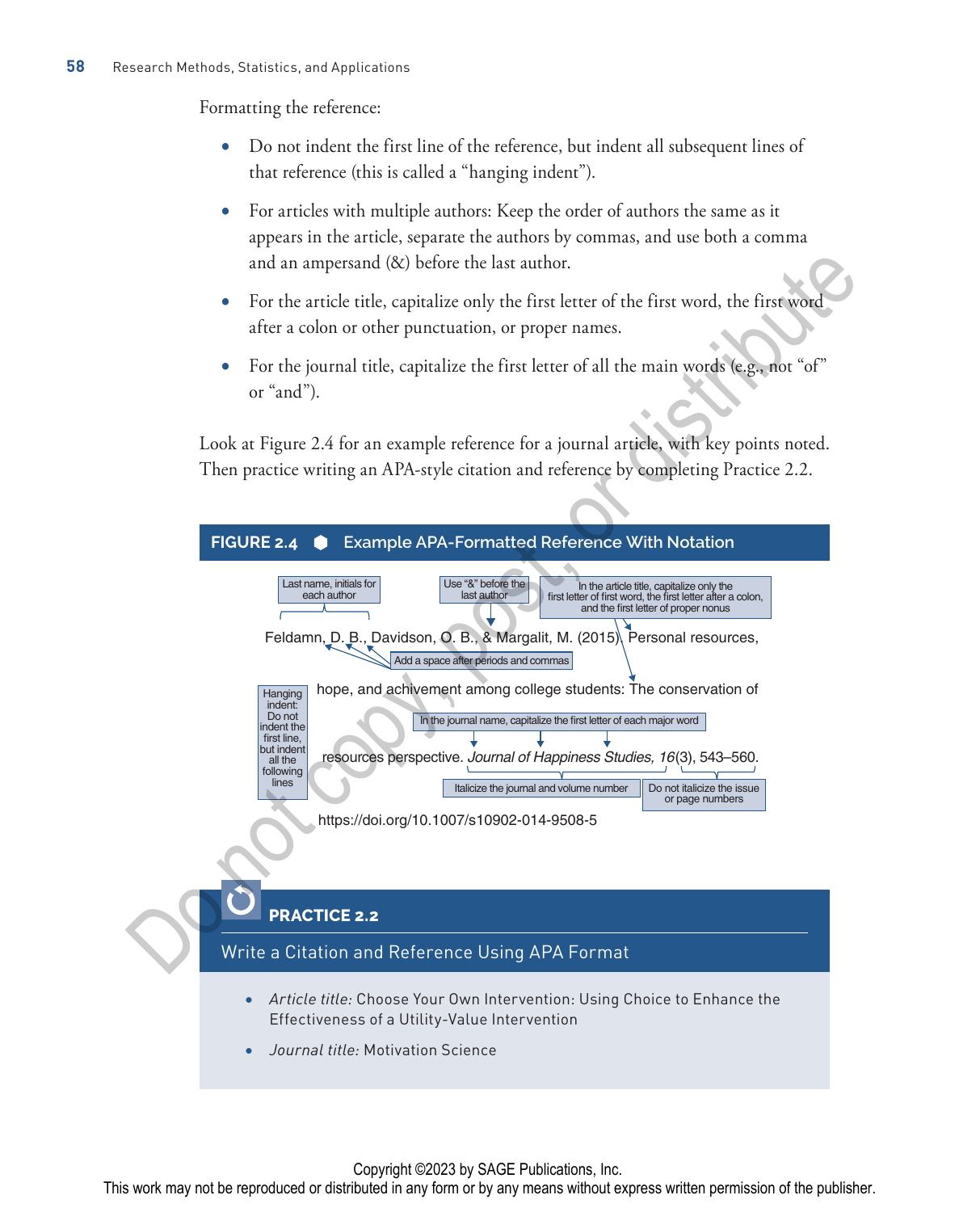- *Authors:* Emily Q. Rosenzweig, Judith M. Harackiewicz, Stacy J. Priniski, Cameron A. Hecht, Elizabeth A. Canning, Yoi Tibbetts, and Janet S. Hyde
- *Date:* 2019
- *Volume:* 5
- *Issue:* 3
- *Page numbers:* 269 to 276
- *doi hyperlink:* http://dx.doi.org/10.1037/mot0000113
	- 1. Write a narrative and a parenthetical citation for this article that would appear in the text of a paper.
	- 2. Write a reference for this article that would appear in the References section of a paper.

*See Appendix A to check your answers.*

# THE BIG PICTURE: USE THE PAST TO INFORM THE PRESENT

Honoring the past is an integral part of research. Finding, reading, and evaluating past research helps to identify the current state of knowledge as well as questions to be examined by future research in order to progress scientific understanding. Following formatting conventions such as APA style helps make the process more efficient. Specific formatting styles help us to quickly identify original sources of information and to figure out where to find and read that source. When all citations are formatted the same way in a paper, we can quickly identify the original sources of information in that paper. When all the references in a reference list are formatted the same way, we can look up the citation and quickly identify information to help us find and read the original source. Using the past to inform the present, while giving proper credit to sources, is how researchers build a solid foundation for their own studies. • *Page numbers: 289* to 276<br>• *doi hyperlink*: http://dx.doi.org/10.1037/mot000113<br>
• *doi hyperlink*: http://dx.doi.org/10.1037/mot000113<br>
• Spear in the text of a paper.<br>
• Page are in the text of a paper.<br>
• 2. Write a

Once you begin to find and read primary research articles on your topic, you might find yourself overwhelmed with information. We recommend that you locate one or two recent articles that you find interesting and that include methodology that you can understand. Carefully evaluate the method and results to identify limitations that you might address or questions that the study raises, and then check the Discussion section for the limitations and future research the authors suggest. Use additional articles to

Copyright ©2023 by SAGE Publications, Inc.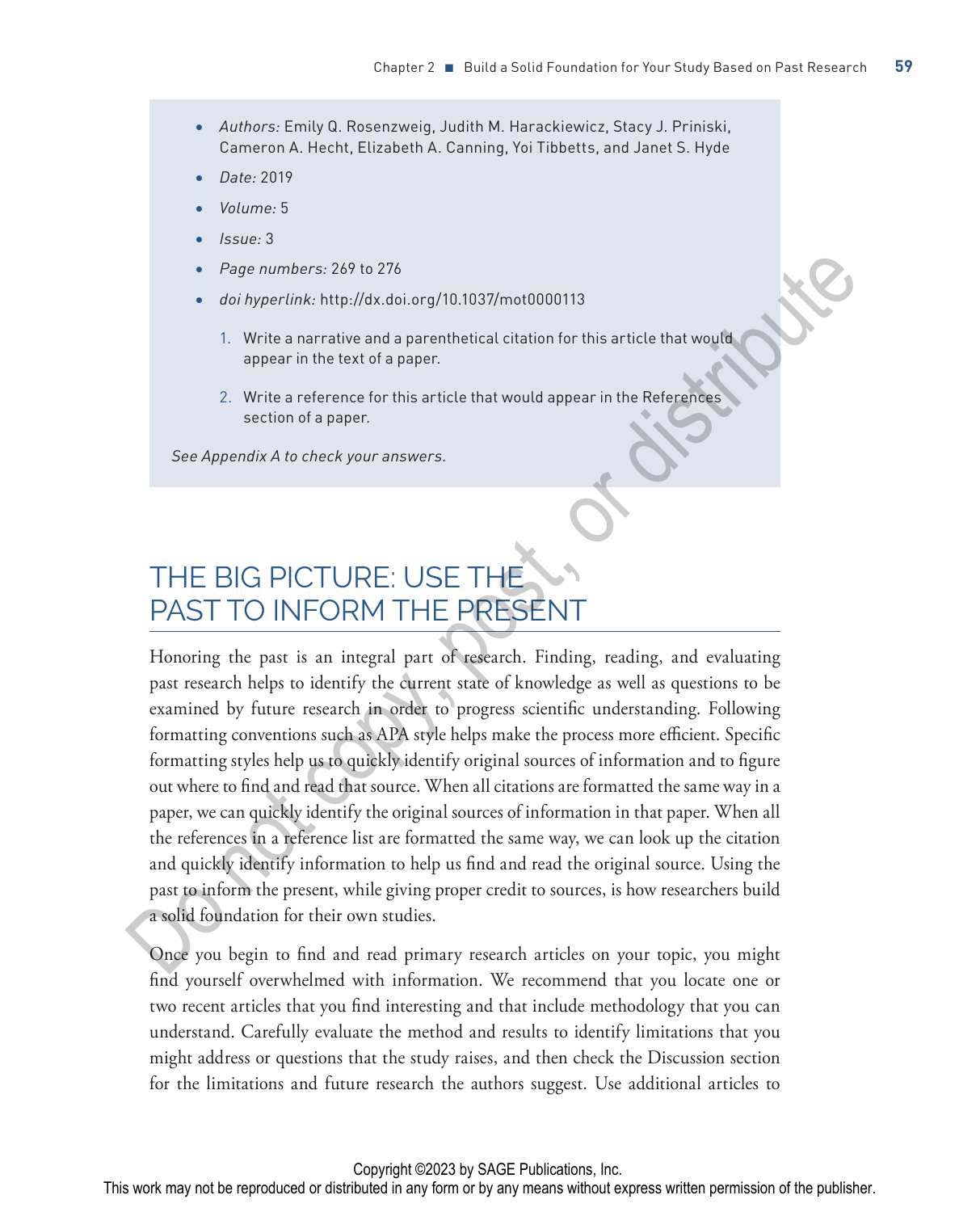provide background information and help build the rationale for your hypotheses and method (see Application 2.6).

Following are some ways to build on a research study:

- 1. Replicate the study with a different sample, setting, or method. Do this if most of the past research you have read examines one type of sample, setting, or method and you have reason to believe (based on other past research) that the results may be different if conducted with another sample, in another setting, or using another method such as a different measure, manipulation, or procedure.
- 2. Examine the topic using a different research design. If the study was a quasi- or nonexperimental study, conduct an experiment. Do this if causation has not been consistently established by past research, or it has not been consistently established with the population you are examining. Be sure that it is both possible and ethical to conduct an experiment to help establish causation among the variables. Or, if the study is an experiment, you might follow up with a quasi- or nonexperimental study to examine some of the findings in more depth, or to test out real-world applications. method and you have reason to believe (tased on other past research) that the<br>results may be different if conducted with another sample, in a norber setting, or<br>using another method such as a different reasoner, manipulati
	- 3. Conduct a similar study with a different outcome or dependent variable. Do this if you find research evidence supporting the new relationship you plan to examine.
	- 4. Examine how another variable might impact results. Do this if you have research evidence to suggest that results may depend on another variable.

# **APPLICATION 2.6**

Develop Study Ideas Based On Rosenzweig et al. (2019)

1. *Replicate the study with a different sample, setting, or method.*

Rosenzweig et al. (2019) focused on undergraduate students in an introductory biology course in the United States. We might conduct a similar study with students in a social science research methods course, or we might examine how the intervention works in a non-U.S. setting, or both of these.

Rosenzweig et al. examined how specific choices enhanced a utility-value intervention. We might conduct a study using different types of choices or another type of intervention.

#### Copyright ©2023 by SAGE Publications, Inc.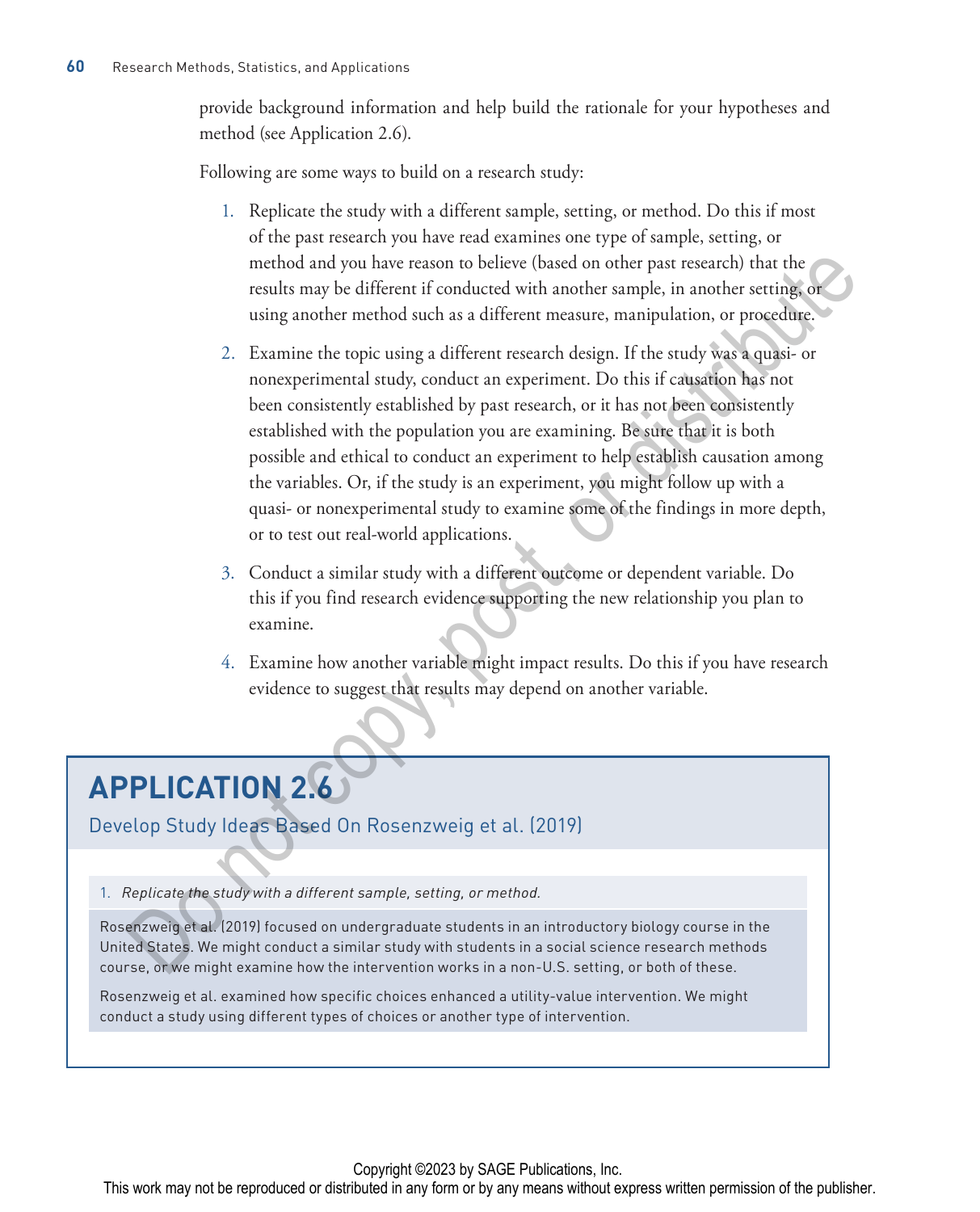2. *Examine the topic using a different research design.*

Rosenzweig et al. employed an experimental design and cited many previous experiments that examined the utility-value intervention. We might employ a less rigorous but more "real-world" quasiexperimental design in order to focus on external validity. Or, we might focus on the role of choice in academic outcomes using a correlational design.

3. *Conduct a similar study with a different outcome or dependent variable.*

Rosenzweig et al.'s dependent variables were utility value, interest, course grade, and future course enrollment. We might examine the dependent variables of stress and self-efficacy that are associated with academic outcomes (Travis et al., 2020). S. Conduct a similar study with a different outcome or dependent variable.<br>
Rosenzweig et al.'s dependent variables were utility value, interest, course grade, and utility experient the controller than the computation of t

4. *Examine how another variable might impact results.*

Rosenzweig et al. did not include first-generation, Black, or Latinx students in their study. We might consider how students' background and race impact results.

# **CHAPTER RESOURCES**

# **Key Terms**

Define the following terms using your own words. You can check your answers by reviewing the chapter or by comparing them with the definitions in the glossary—but try to define them on your own first.

Commentaries 34 External validity 54 Internal validity 54 Literature review 33 Meta-analysis 33 Peer review 32 Popular works 31

Power 53 Preregistration 33 Primary data 30 Primary research article (or empirical journal article) 33 Primary research source 30 Publication bias 33

Scholarly works 31 Secondary data 30 Secondary research source 30 Statistical significance testing 52

# **Do You Understand the Chapter?**

Answer these questions on your own, and then review the chapter to check your answers.

- 1. What is the difference between a primary and secondary source?
- 2. What is the difference between scholarly and popular works?

#### Copyright ©2023 by SAGE Publications, Inc.